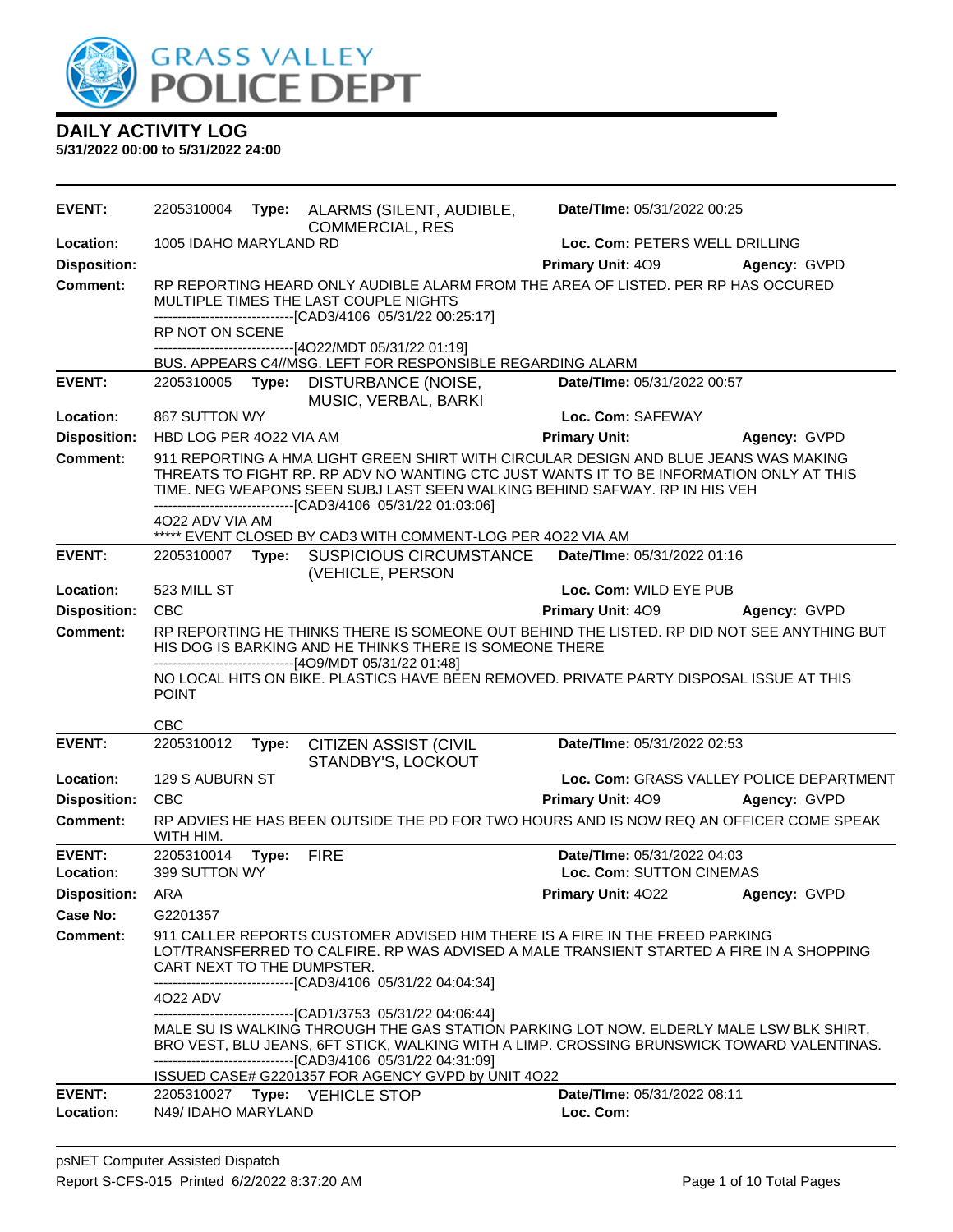

| <b>Disposition:</b>                  | WA TRAFFIC WARNING ISSUED                                                                                                                                                                                                                                          | Primary Unit: 4R6                                                       | Agency: GVPD |  |  |
|--------------------------------------|--------------------------------------------------------------------------------------------------------------------------------------------------------------------------------------------------------------------------------------------------------------------|-------------------------------------------------------------------------|--------------|--|--|
| <b>Comment:</b>                      | License: 7UPT131                                                                                                                                                                                                                                                   |                                                                         |              |  |  |
| <b>EVENT:</b><br>Location:           | 2205310030<br>Type: VEH CITES, VIN, TOWS, DUI<br><b>BRUNSWICK RD/SUTTON WY</b>                                                                                                                                                                                     | Date/TIme: 05/31/2022 08:26<br>Loc. Com:                                |              |  |  |
| <b>Disposition:</b>                  | <b>RPT</b>                                                                                                                                                                                                                                                         | Primary Unit: 4024                                                      | Agency: GVPD |  |  |
| Case No:                             | G2201359                                                                                                                                                                                                                                                           |                                                                         |              |  |  |
| <b>Comment:</b>                      | OW DISABLED VEH BLOCKING TRF                                                                                                                                                                                                                                       |                                                                         |              |  |  |
|                                      | --------------------------------[CAD3/3980 05/31/22 08:34:14]<br>EVENT LOCATION CHANGED FROM BRUNSWICK/ SUTTON<br>-------------------------------[CAD1/3973 05/31/22 08:50:48]<br>TOW ASSIGNED-GOLD COUNTRY TOW, 1025 IDAHO MARYLAND DR, GRASS VALLEY, 5309555653, |                                                                         |              |  |  |
|                                      | ------------------------------[CAD1/3973 05/31/22 08:50:57]<br>ETA 5 MINUTES                                                                                                                                                                                       |                                                                         |              |  |  |
|                                      | --------------------------[CAD3/3980_05/31/22_09:03:40]                                                                                                                                                                                                            |                                                                         |              |  |  |
|                                      | ISSUED CASE# G2201359 FOR AGENCY GVPD by UNIT 4O24<br>-------------------------------[CAD3/3980 05/31/22 09:23:24]                                                                                                                                                 |                                                                         |              |  |  |
|                                      | FCN/3702215101320                                                                                                                                                                                                                                                  |                                                                         |              |  |  |
| <b>EVENT:</b><br>Location:           | 2205310038 Type: ALL OTHERS<br>129 S AUBURN ST                                                                                                                                                                                                                     | Date/TIme: 05/31/2022 08:48<br>Loc. Com: GRASS VALLEY POLICE DEPARTMENT |              |  |  |
| <b>Disposition:</b>                  | <b>RPT</b>                                                                                                                                                                                                                                                         | <b>Primary Unit: 4021</b>                                               | Agency: GVPD |  |  |
| Case No:                             | G2201358                                                                                                                                                                                                                                                           |                                                                         |              |  |  |
| <b>Comment:</b>                      | 4021 REQ CASE FOR ONLINE REPORT<br>--------------------------------[CAD1/3973 05/31/22 08:49:06]                                                                                                                                                                   |                                                                         |              |  |  |
|                                      | ISSUED CASE# G2201358 FOR AGENCY GVPD by UNIT 4O21                                                                                                                                                                                                                 |                                                                         |              |  |  |
| <b>EVENT:</b><br><b>Disposition:</b> | 2205310039 Type: SUBJECT STOP<br>CBC 98T                                                                                                                                                                                                                           | Date/TIme: 05/31/2022 08:50<br>Primary Unit: 4017                       | Agency: GVPD |  |  |
| Comment:                             |                                                                                                                                                                                                                                                                    |                                                                         |              |  |  |
| <b>EVENT:</b>                        | 2205310043<br><b>SUSPICIOUS CIRCUMSTANCE</b><br>Type:<br>(VEHICLE, PERSON                                                                                                                                                                                          | Date/TIme: 05/31/2022 09:01                                             |              |  |  |
| Location:                            | LIDSTER AV/HUGHES RD                                                                                                                                                                                                                                               | Loc. Com:                                                               |              |  |  |
| <b>Disposition:</b>                  | CBC R/O WILL MOVE VEHICLE TODAY TO<br>ANOTHER LOCATION.                                                                                                                                                                                                            | <b>Primary Unit: 4R6</b>                                                | Agency: GVPD |  |  |
| <b>Comment:</b>                      | CALLER REPORTING A WHITE BUS THAT HAS BEEN PARKED AT ABOVE LOCATION FOR A FEW WEEKS, HAS<br>UNKN WA TAGS.                                                                                                                                                          |                                                                         |              |  |  |
| EVENT:<br>Location:                  | 2205310047<br><b>SUBJECT STOP</b><br>Type:<br>1100 BLK SUTTON WY                                                                                                                                                                                                   | Date/TIme: 05/31/2022 09:09<br>Loc. Com:                                |              |  |  |
| <b>Disposition:</b>                  | <b>RPT</b>                                                                                                                                                                                                                                                         | <b>Primary Unit: 4D16</b>                                               | Agency: GVPD |  |  |
| Case No:                             | G2201360                                                                                                                                                                                                                                                           |                                                                         |              |  |  |
| <b>Comment:</b>                      | ------------------------------[CAD3/3980 05/31/22 09:09:29]                                                                                                                                                                                                        |                                                                         |              |  |  |
|                                      | EVENT LOCATION CHANGED FROM 1100 BLK<br>--------------------------------[CAD3/3980 05/31/22 09:15:17]<br>ISSUED CASE# G2201360 FOR AGENCY GVPD by UNIT 4D16                                                                                                        |                                                                         |              |  |  |
| <b>EVENT:</b>                        | 2205310054<br>Type: SUBJECT STOP                                                                                                                                                                                                                                   | <b>Date/Time: 05/31/2022 09:28</b>                                      |              |  |  |
| Location:                            | <b>GATES PL</b>                                                                                                                                                                                                                                                    | Loc. Com:                                                               |              |  |  |
| <b>Disposition:</b>                  | <b>RPT</b>                                                                                                                                                                                                                                                         | Primary Unit: 4D16                                                      | Agency: GVPD |  |  |
| Case No:                             | G2201361                                                                                                                                                                                                                                                           |                                                                         |              |  |  |
| <b>Comment:</b>                      | --------------------------------[CAD3/3980 05/31/22 09:34:28]<br>ISSUED CASE# G2201361 FOR AGENCY GVPD by UNIT 4D16                                                                                                                                                |                                                                         |              |  |  |
| <b>EVENT:</b>                        | DISTURBANCE (NOISE,<br>2205310062<br>Type:                                                                                                                                                                                                                         | Date/TIme: 05/31/2022 09:45                                             |              |  |  |
| Location:                            | MUSIC, VERBAL, BARKI<br>415 CENTRAL AV                                                                                                                                                                                                                             | Loc. Com: MEMORIAL PARK                                                 |              |  |  |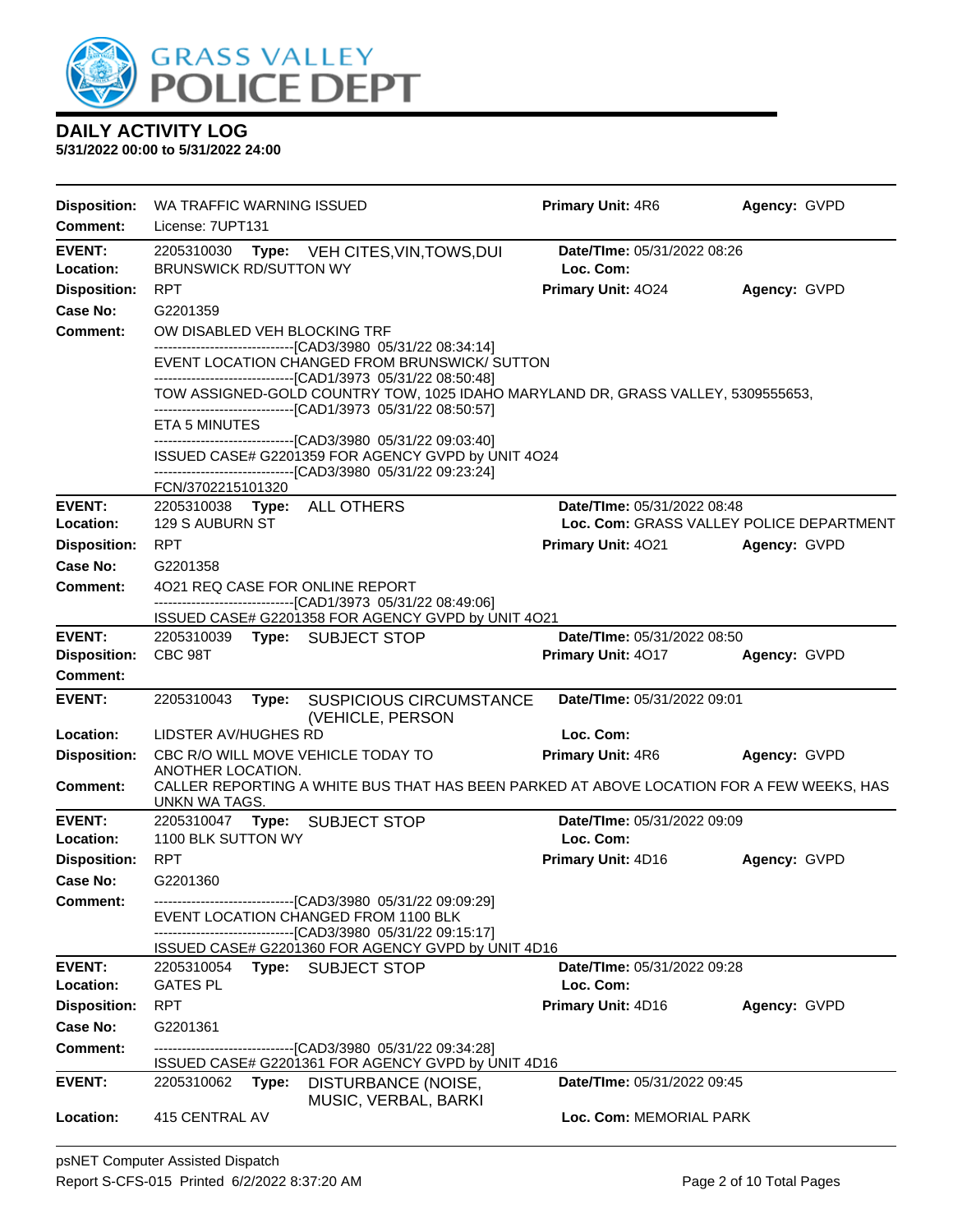

| <b>Disposition:</b>        | <b>CBC</b>                                                                                                                                                                                          | <b>Primary Unit: 4015</b>                                               | Agency: GVPD |
|----------------------------|-----------------------------------------------------------------------------------------------------------------------------------------------------------------------------------------------------|-------------------------------------------------------------------------|--------------|
| Case No:                   | G2201363                                                                                                                                                                                            |                                                                         |              |
| <b>Comment:</b>            | RP RPTG THE CONTRACTOR SPRAYED HIM WITH WATER BECAUSE RP WAS FILMING HIM, NEG OTHER<br>WEAPONS SEEN, RP DOES NOT NEED MEDICAL FROM BEING SPRAYED. RP IS WAITING ON OAK ST FOR<br>CTC.               |                                                                         |              |
|                            | ---------------------------------[CAD3/3980_05/31/22_09:55:39]<br>ISSUED CASE# G2201363 FOR AGENCY GVPD by UNIT 4O15                                                                                |                                                                         |              |
| <b>EVENT:</b><br>Location: | 2205310064 Type: ALL OTHERS<br>129 S AUBURN ST                                                                                                                                                      | Date/TIme: 05/31/2022 09:48<br>Loc. Com: GRASS VALLEY POLICE DEPARTMENT |              |
| <b>Disposition:</b>        | <b>RPT</b>                                                                                                                                                                                          | <b>Primary Unit: 4021</b>                                               | Agency: GVPD |
| Case No:                   | G2201362                                                                                                                                                                                            |                                                                         |              |
| <b>Comment:</b>            | 4021 REQ CASE FOR ONLINE REPORT<br>-------------------------------[CAD1/3973 05/31/22 09:48:09]<br>ISSUED CASE# G2201362 FOR AGENCY GVPD by UNIT 4O21                                               |                                                                         |              |
| <b>EVENT:</b>              | 2205310071 Type: TRAFFIC ACCIDENT                                                                                                                                                                   | Date/TIme: 05/31/2022 10:10                                             |              |
| Location:                  | 205 S CHURCH ST                                                                                                                                                                                     | Loc. Com: CHASE 530 274 3030                                            |              |
| <b>Disposition:</b>        | RPT COLLISION REPORT TAKEN                                                                                                                                                                          | <b>Primary Unit: 4R6</b>                                                | Agency: GVPD |
| Case No:                   | G2201364                                                                                                                                                                                            |                                                                         |              |
| Comment:                   | RP IN GVPD LOBBY REPORTING HIT AND RUN THAT OCCURED SOMETIME OVER THE WEEKEND<br>--------------------------------[CAD1/3973 05/31/22 10:23:35]<br>ISSUED CASE# G2201364 FOR AGENCY GVPD by UNIT 4R6 |                                                                         |              |
| <b>EVENT:</b>              | 2205310072 Type: SERVICE, CIVIL, SUBPOENA                                                                                                                                                           | Date/TIme: 05/31/2022 10:11                                             |              |
| Location:                  | 1262 SUTTON WY                                                                                                                                                                                      | Loc. Com: HOSPITALITY HOUSE 530 271 7144                                |              |
| <b>Disposition:</b>        | <b>NS</b>                                                                                                                                                                                           | Primary Unit: 4V72                                                      | Agency: GVPD |
| Comment:                   | ------------------------------[CAD3/3980 05/31/22 10:13:05]<br>EVENT LOCATION CHANGED FROM LOCATION 1                                                                                               |                                                                         |              |
| <b>EVENT:</b><br>Location: | 2205310075 Type: SERVICE, CIVIL, SUBPOENA<br>210 SUTTON #137                                                                                                                                        | Date/TIme: 05/31/2022 10:26<br>Loc. Com:                                |              |
| <b>Disposition:</b>        | <b>NS</b>                                                                                                                                                                                           | Primary Unit: 4V72                                                      | Agency: GVPD |
| <b>Comment:</b>            | <b>CIVIL</b>                                                                                                                                                                                        |                                                                         |              |
| <b>EVENT:</b>              | 2205310082<br>Type:<br><b>SUBJECT STOP</b>                                                                                                                                                          | Date/TIme: 05/31/2022 10:41                                             |              |
| Location:                  | MILL ST/20 RAMP                                                                                                                                                                                     | Loc. Com:                                                               |              |
| <b>Disposition:</b>        | CBC 98T                                                                                                                                                                                             | <b>Primary Unit: 4017</b>                                               | Agency: GVPD |
| Comment:                   | OW <sub>1</sub>                                                                                                                                                                                     |                                                                         |              |
|                            | -------------------------------[CAD1/3973_05/31/22 10:41:45]<br>EVENT LOCATION CHANGED FROM MILL/HWY 20                                                                                             |                                                                         |              |
| <b>EVENT:</b>              | 2205310086<br>Type: SERVICE, CIVIL, SUBPOENA                                                                                                                                                        | Date/TIme: 05/31/2022 10:56                                             |              |
| Location:                  | 1432 SEGSWORTH WY # 6                                                                                                                                                                               | Loc. Com:                                                               |              |
| <b>Disposition:</b>        | <b>NS</b>                                                                                                                                                                                           | Primary Unit: 4V72                                                      | Agency: GVPD |
| <b>Comment:</b>            | -----------------------[CAD1/3973_05/31/22_10:56:15]<br>EVENT LOCATION CHANGED FROM 1432 SEGSWORTH 6                                                                                                |                                                                         |              |
| <b>EVENT:</b><br>Location: | Type:<br>2205310087<br>VEH CITES, VIN, TOWS, DUI<br><b>TINLOY ST/BANK ST</b>                                                                                                                        | Date/TIme: 05/31/2022 10:59<br>Loc. Com:                                |              |
| <b>Disposition:</b>        | <b>CBC</b>                                                                                                                                                                                          | Primary Unit: 4017                                                      | Agency: GVPD |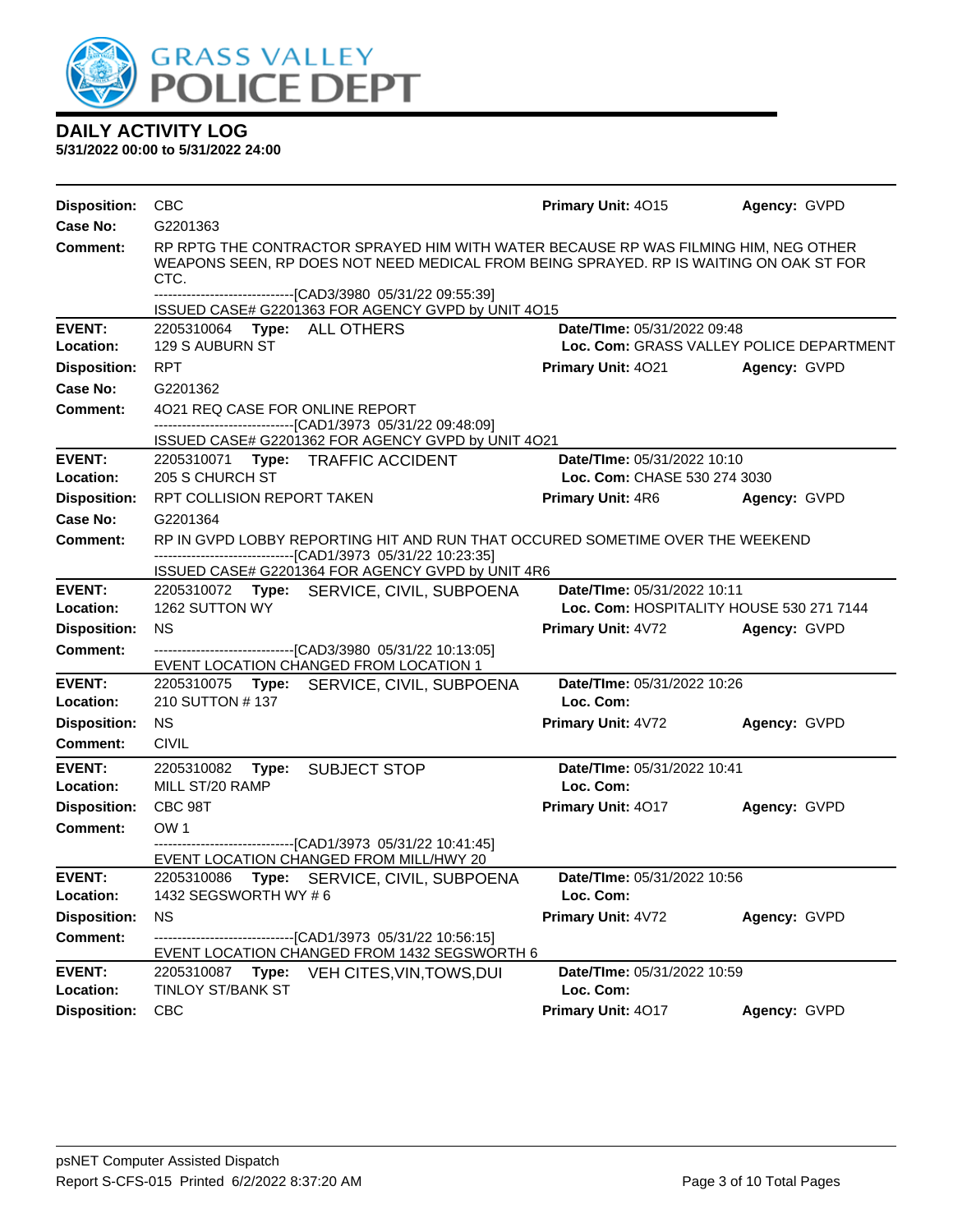

| <b>Comment:</b>            | OW DISABLED MOTORHOME                 |                                                                                                                                                                                    |                                                 |              |
|----------------------------|---------------------------------------|------------------------------------------------------------------------------------------------------------------------------------------------------------------------------------|-------------------------------------------------|--------------|
|                            |                                       | -------------------------------[CAD1/3973 05/31/22 10:59:11]<br>EVENT LOCATION CHANGED FROM TINLOY/BANK                                                                            |                                                 |              |
|                            | ADVANCED REJECTED/ MOVE TO MMM        | ------------------------------[CAD3/3980 05/31/22 11:06:31]                                                                                                                        |                                                 |              |
|                            |                                       | -------------------------------[CAD3/3980 05/31/22 11:09:34]                                                                                                                       |                                                 |              |
|                            |                                       | TOW ASSIGNED-TRIPLE M TOWING, 647 E MAIN ST, GRASS VALLEY, 5302733180,<br>--------------------------------[CAD3/3980 05/31/22 11:09:45]                                            |                                                 |              |
|                            | ETA WITHIN 20 MINS                    |                                                                                                                                                                                    |                                                 |              |
| <b>EVENT:</b>              | 2205310091 Type: SUBJECT STOP         |                                                                                                                                                                                    | Date/TIme: 05/31/2022 11:08                     |              |
| Location:                  | <b>TINLOY ST/BANK ST</b>              |                                                                                                                                                                                    | Loc. Com: TINLOY BUS STOP                       |              |
| <b>Disposition:</b>        | CBC 98T                               |                                                                                                                                                                                    | Primary Unit: 4017                              | Agency: GVPD |
| <b>Comment:</b>            | OW <sub>1</sub>                       | --------------------------------[CAD1/3973 05/31/22 11:09:16]                                                                                                                      |                                                 |              |
|                            |                                       | EVENT LOCATION CHANGED FROM TINLOY BUS STOP                                                                                                                                        |                                                 |              |
| <b>EVENT:</b>              | 2205310097                            | Type: DISTURBANCE (NOISE,<br>MUSIC, VERBAL, BARKI                                                                                                                                  | Date/TIme: 05/31/2022 11:23                     |              |
| Location:                  | <b>1221 E MAIN ST</b>                 |                                                                                                                                                                                    | Loc. Com: HOLIDAY LODGE                         |              |
| <b>Disposition:</b>        | <b>RPT</b>                            |                                                                                                                                                                                    | <b>Primary Unit: 4015</b>                       | Agency: GVPD |
| <b>Case No:</b>            | G2201365                              |                                                                                                                                                                                    |                                                 |              |
| <b>Comment:</b>            | AND DISCONNECTED                      | 911 STAFF RPTG CUSTOMER JUST HIT HIM UNK INJURIES RP IS NOT COOPERATIVE                                                                                                            |                                                 |              |
|                            |                                       | -------------------------------[CAD3/3980 05/31/22 11:23:43]<br>EVENT LOCATION CHANGED FROM 1221 E MAIN ST 42 GV<br>---------------------------------[CAD2/4132 05/31/22 11:24:27] |                                                 |              |
|                            |                                       | ADDITIONAL CALLER, REQ LEO RESPONSE FOR A 415V.<br>-------------------------------[CAD3/3980 05/31/22 11:24:40]                                                                    |                                                 |              |
|                            |                                       | ON CB RP STATING HE SEPERATED AND IS IN HIS OFFICE, UNK WEAPONS<br>--------------------------------[CAD3/3980 05/31/22 11:25:10]                                                   |                                                 |              |
|                            |                                       | SUSPECT IS IN ROOM 42 AND RP DOES NOT KNOW HIS NAME<br>-------------------------------[CAD1/3973 05/31/22 11:46:22]                                                                |                                                 |              |
|                            |                                       | ISSUED CASE# G2201365 FOR AGENCY GVPD by UNIT 4O15                                                                                                                                 |                                                 |              |
| <b>EVENT:</b><br>Location: | 417 NEAL ST                           | 2205310101 Type: SERVICE, CIVIL, SUBPOENA                                                                                                                                          | <b>Date/Time: 05/31/2022 11:31</b><br>Loc. Com: |              |
| <b>Disposition:</b>        | <b>NS</b>                             |                                                                                                                                                                                    | Primary Unit: 4V72                              | Agency: GVPD |
| <b>Comment:</b>            | <b>CIVIL</b>                          |                                                                                                                                                                                    |                                                 |              |
|                            |                                       | --------------------------------[CAD1/3973 05/31/22 11:31:10]<br>EVENT LOCATION CHANGED FROM 417 NEAL                                                                              |                                                 |              |
| <b>EVENT:</b>              |                                       | 2205310102 Type: SUSPICIOUS CIRCUMSTANCE<br>(VEHICLE, PERSON                                                                                                                       | Date/TIme: 05/31/2022 11:32                     |              |
| <b>Location:</b>           | 157 TIMBERWOOD DR                     |                                                                                                                                                                                    | Loc. Com:                                       |              |
| <b>Disposition:</b>        | ARA                                   |                                                                                                                                                                                    | Primary Unit: 4017                              | Agency: GVPD |
| <b>Case No:</b>            | G2201366                              |                                                                                                                                                                                    |                                                 |              |
| <b>Comment:</b>            | PANTS, BRO BOOTS                      | 911 RPTG MALE IN THE MIDDLE OF THEIR FRONT YARD ROLLING AROUND, WMA LSW BRO SHIRT, BLK                                                                                             |                                                 |              |
|                            | 4S3 ADVISED                           | -------------------------------[CAD1/3973 05/31/22 11:34:39]<br>--------------------------------[CAD1/3973 05/31/22 11:59:05]                                                      |                                                 |              |
|                            |                                       | ISSUED CASE# G2201366 FOR AGENCY GVPD by UNIT 4O17                                                                                                                                 |                                                 |              |
| <b>EVENT:</b><br>Location: | 2205310105<br>Type:<br>536 WHITING ST | SERVICE, CIVIL, SUBPOENA                                                                                                                                                           | Date/TIme: 05/31/2022 11:44<br>Loc. Com:        |              |
| <b>Disposition:</b>        | <b>NS</b>                             |                                                                                                                                                                                    | Primary Unit: 4V72                              | Agency: GVPD |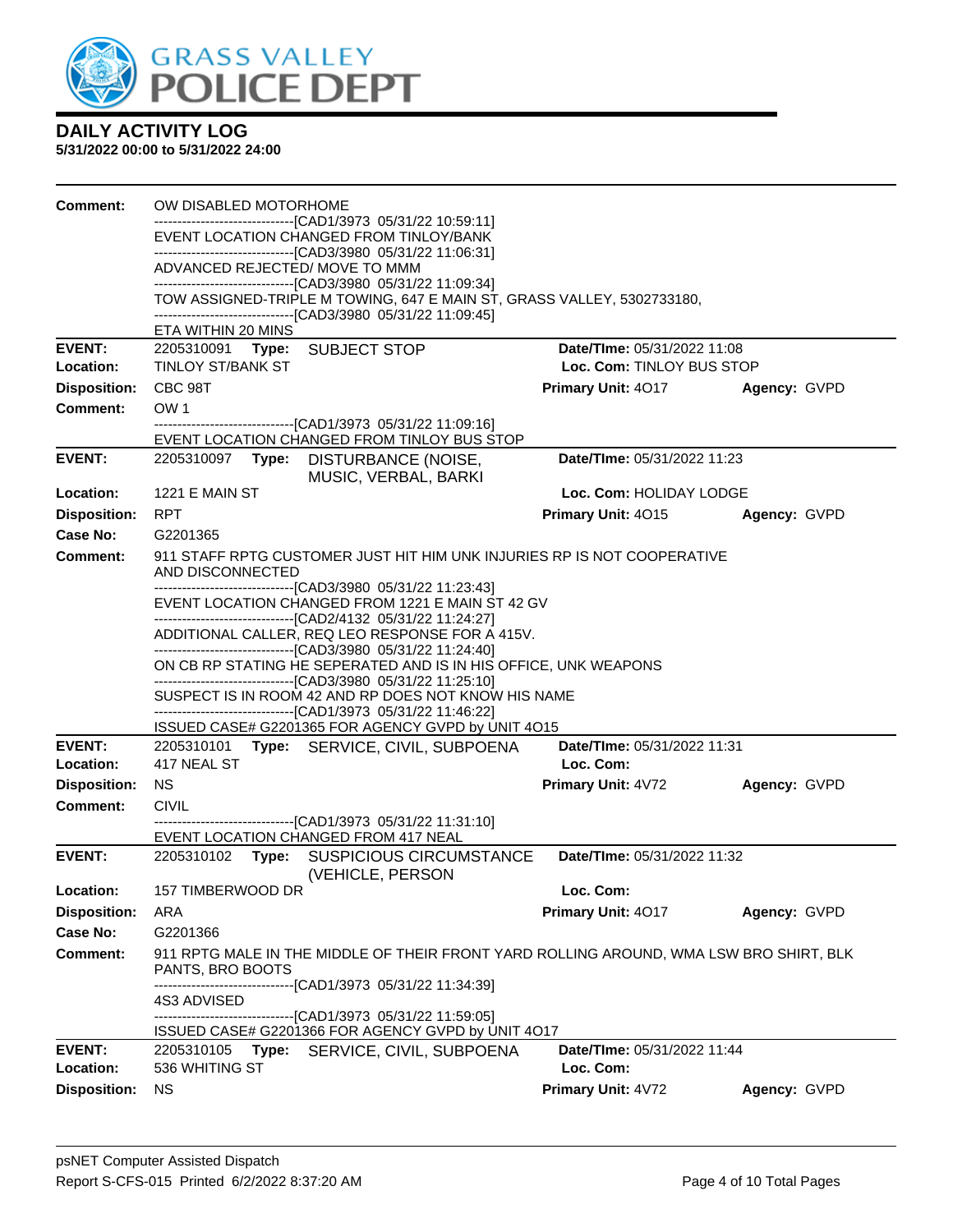

| Comment:            | <b>CIVIL</b>                 |       |                                                                                                                                                                                                                                                                                                                                                                                                                                                              |                                    |              |
|---------------------|------------------------------|-------|--------------------------------------------------------------------------------------------------------------------------------------------------------------------------------------------------------------------------------------------------------------------------------------------------------------------------------------------------------------------------------------------------------------------------------------------------------------|------------------------------------|--------------|
|                     |                              |       | ----------------[CAD1/3973_05/31/22 11:50:29]<br>EVENT LOCATION CHANGED FROM 536 WHITING                                                                                                                                                                                                                                                                                                                                                                     |                                    |              |
| <b>EVENT:</b>       | 2205310113 Type: VANDALISM   |       |                                                                                                                                                                                                                                                                                                                                                                                                                                                              | Date/TIme: 05/31/2022 12:09        |              |
| Location:           | 716 FREEMAN LN               |       |                                                                                                                                                                                                                                                                                                                                                                                                                                                              | Loc. Com: LITTLE CAESARS           |              |
| <b>Disposition:</b> | <b>RPT</b>                   |       |                                                                                                                                                                                                                                                                                                                                                                                                                                                              | Primary Unit: 4024                 | Agency: GVPD |
| Case No:            | G2201367                     |       |                                                                                                                                                                                                                                                                                                                                                                                                                                                              |                                    |              |
| Comment:            | RP STANDING BY HER BLK YUKON |       | 911 RPTG A MALE PARKED NEXT TO THE RPS VEH, GOT OUT OF HIS OWN VEH AND KEYED THE RPS VEH.<br>SU THEN TOOK OFF RUNNING TWRDS JC PENNYS WHEN THE RPS WIFE GOT OUT OF THEIR VEH TO<br>CONFRONT HIM. WMA FACIAL HAR, LSW DRK GRN TSHIRT AND SHORTS. SU VEH IS STILL PARKED NEXT TO<br>THE RPS, DESC GRY/SILVER BLAZER LP 5FUV593<br>-------------------------------[CAD3/3980_05/31/22 12:09:58]<br>-------------------------------[CAD1/3973 05/31/22 12:33:48] |                                    |              |
|                     |                              |       | ISSUED CASE# G2201367 FOR AGENCY GVPD by UNIT 4O24                                                                                                                                                                                                                                                                                                                                                                                                           |                                    |              |
| <b>EVENT:</b>       |                              |       | 2205310114 Type: THEFT (GRAND, PETTY, FROM<br>MERCHANT)                                                                                                                                                                                                                                                                                                                                                                                                      | Date/TIme: 05/31/2022 12:12        |              |
| Location:           | 589 E MAIN ST                |       |                                                                                                                                                                                                                                                                                                                                                                                                                                                              | Loc. Com: NATURAL SELECTION        |              |
| <b>Disposition:</b> |                              |       | CBC NEG REQ TO PRESS CHARGES OR FILE                                                                                                                                                                                                                                                                                                                                                                                                                         | <b>Primary Unit: 4024</b>          | Agency: GVPD |
| <b>Comment:</b>     |                              |       | RP REPORTING SUBJ STOLE BOTTLE OF OLIVE OIL, RP REQ HE BE CONTACTED AND 602'D, OCCURED<br>APPROX 30 AGO WMA// 30'S//PURPLE SHIRT// BACKPACK LEFT ON FOOT, UNK DOT RP REQ 10-21                                                                                                                                                                                                                                                                               |                                    |              |
| <b>EVENT:</b>       | 2205310115 Type:             |       | THEFT (GRAND, PETTY, FROM<br><b>MERCHANT)</b>                                                                                                                                                                                                                                                                                                                                                                                                                | Date/TIme: 05/31/2022 12:13        |              |
| Location:           | MILL ST/20 RAMP              |       |                                                                                                                                                                                                                                                                                                                                                                                                                                                              | Loc. Com: ACF EL FAVORITO          |              |
| <b>Disposition:</b> | <b>RPT</b>                   |       |                                                                                                                                                                                                                                                                                                                                                                                                                                                              | Primary Unit: 4017                 | Agency: GVPD |
| Case No:            | G2201368                     |       |                                                                                                                                                                                                                                                                                                                                                                                                                                                              |                                    |              |
| <b>Comment:</b>     |                              |       | 911 RP WAS TOLD TO CALL 911 AFTER A BACKPACK WAS STOLEN FROM SOME SUBJS ACROSS THE ST RP<br>DOES NOT HAVE MUCH INFO, 1 SUBJ WEARING A TANK TOP AND SHORTS STANDING BY A MOTORCYCLE<br>-------------------------------[CAD1/3973 05/31/22 12:40:25]<br>ISSUED CASE# G2201368 FOR AGENCY GVPD by UNIT 4O17                                                                                                                                                     |                                    |              |
| <b>EVENT:</b>       |                              |       | 2205310128 Type: VEH CITES, VIN, TOWS, DUI                                                                                                                                                                                                                                                                                                                                                                                                                   | Date/TIme: 05/31/2022 12:48        |              |
| Location:           | <b>BANK ST/HANSEN WY</b>     |       |                                                                                                                                                                                                                                                                                                                                                                                                                                                              | Loc. Com:                          |              |
| <b>Disposition:</b> | <b>AST</b>                   |       |                                                                                                                                                                                                                                                                                                                                                                                                                                                              | <b>Primary Unit: 4S3</b>           | Agency: GVPD |
| Comment:            |                              |       | EVENT LOCATION CHANGED FROM BANK / HANSEN                                                                                                                                                                                                                                                                                                                                                                                                                    |                                    |              |
| <b>EVENT:</b>       |                              |       | 2205310136 Type: THEFT (GRAND, PETTY, FROM<br><b>MERCHANT)</b>                                                                                                                                                                                                                                                                                                                                                                                               | Date/TIme: 05/31/2022 13:06        |              |
| Location:           | 535 EA MAIN ST               |       |                                                                                                                                                                                                                                                                                                                                                                                                                                                              | Loc. Com: BEHIND NIFTY THRIFT      |              |
| Disposition: HBD    |                              |       |                                                                                                                                                                                                                                                                                                                                                                                                                                                              | <b>Primary Unit:</b>               | Agency: GVPD |
| Comment:            |                              |       | RP RPTG THEFT OF PURSE OUT OF UNLOCKED VEH OCCURED APPROX 1HR AGO, POSS SU DESC LSW<br>PURPLE SHIRT WITH A BACKPACK. REQG 1021 RP NOW HOME<br>-----------[CAD2/4132 05/31/22 13:21:53]                                                                                                                                                                                                                                                                       |                                    |              |
|                     | ***** EVENT CLOSED BY CAD2   |       | 10-22, RP FOUND HER PURSE IN HER DRIVEWAY.                                                                                                                                                                                                                                                                                                                                                                                                                   |                                    |              |
| <b>EVENT:</b>       | 2205310150                   | Type: | THEFT (GRAND, PETTY, FROM<br><b>MERCHANT)</b>                                                                                                                                                                                                                                                                                                                                                                                                                | Date/TIme: 05/31/2022 14:08        |              |
| Location:           | <b>241 WASHINGTON ST</b>     |       |                                                                                                                                                                                                                                                                                                                                                                                                                                                              | Loc. Com:                          |              |
| <b>Disposition:</b> | FILE ONLINE                  |       | CBC RP NOT FROM THE AREA AND SAID SHE WILL                                                                                                                                                                                                                                                                                                                                                                                                                   | Primary Unit: 4021                 | Agency: GVPD |
| <b>Comment:</b>     |                              |       | RP RPTG THEFT OUT OF VEH OCCURED OVER THE LAST 14 HRS, APPROX 2K WORTH OF ITEMS                                                                                                                                                                                                                                                                                                                                                                              |                                    |              |
| <b>EVENT:</b>       | 2205310151                   | Type: | ANIMALS (ABUSE, LOOSE,<br>FOUND, INJURED)                                                                                                                                                                                                                                                                                                                                                                                                                    | <b>Date/Time: 05/31/2022 14:09</b> |              |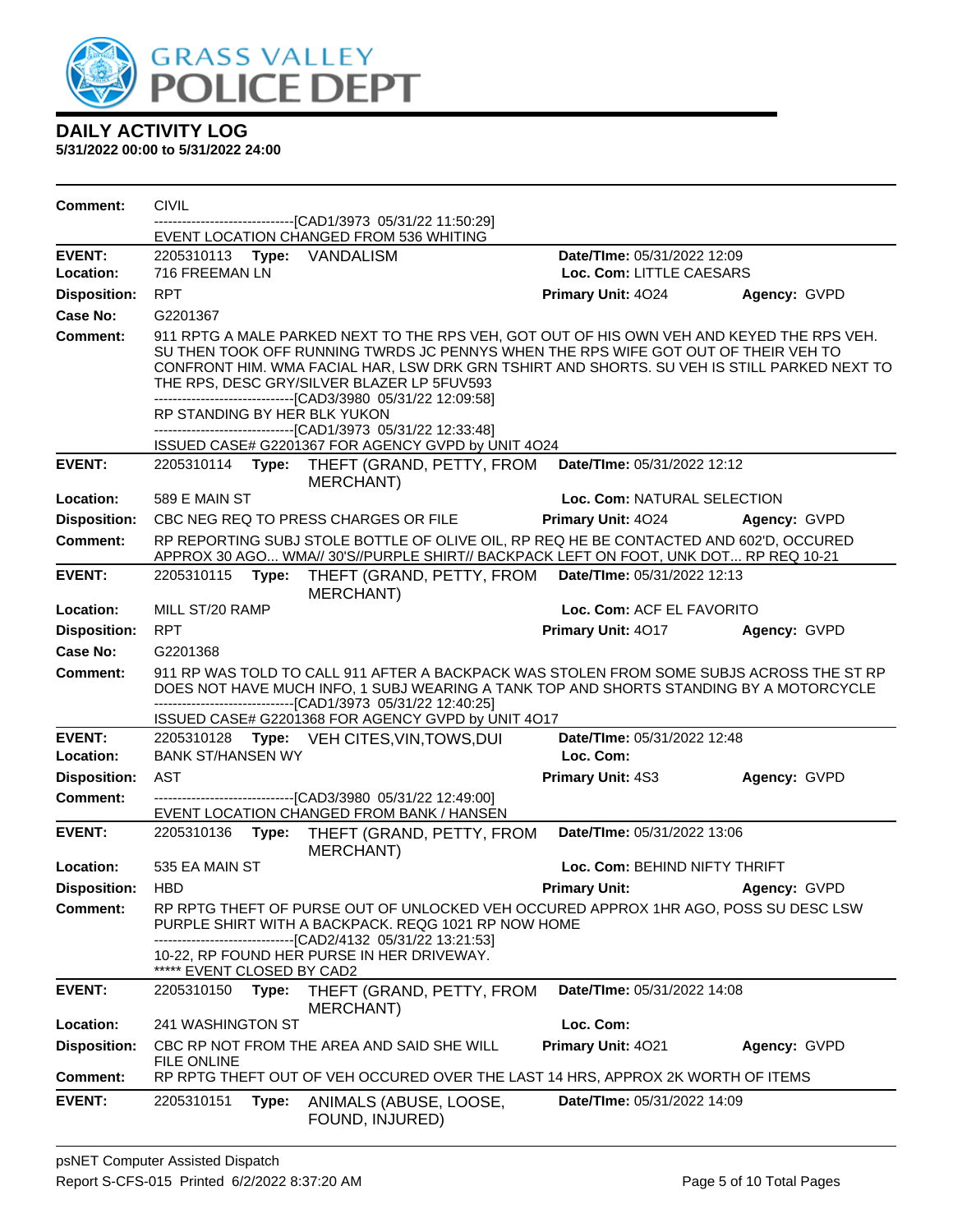

**5/31/2022 00:00 to 5/31/2022 24:00**

| <b>Comment:</b><br><b>EVENT:</b><br>2205310154<br>Date/TIme: 05/31/2022 14:23<br><b>CITIZEN ASSIST (CIVIL</b><br>Type:<br>STANDBY'S, LOCKOUT<br>Location:<br>1262 SUTTON WY<br>Loc. Com: HOSPITALITY HOUSE 530 271 7144<br><b>Disposition:</b><br>CBC 98T, BOTH PARTIES CLEARED<br>Primary Unit: 4017<br>Agency: GVPD<br><b>Comment:</b><br><b>GUEST CLEARANCE X2</b><br>Date/TIme: 05/31/2022 14:30<br><b>EVENT:</b><br>2205310156<br>Type:<br>TRAFFIC (DUI, PARKING,<br>SPEED, HAZ<br>49/20 RAMP STATE/EA MAIN ST<br>Location:<br>Loc. Com: NB<br><b>Disposition:</b><br><b>HBD</b><br><b>Primary Unit:</b><br>Agency: GVPD<br><b>Comment:</b><br>911 23103 BLK MUSTANG CHANGING LANES UNSAFELY TRANSFER TO CHP<br>------------------------------[CAD2/4132_05/31/22 14:37:06]<br><b>VOICED</b><br>***** EVENT CLOSED BY CAD2<br><b>EVENT:</b><br>Date/TIme: 05/31/2022 14:34<br>2205310157 Type: ANIMALS (ABUSE, LOOSE,<br>FOUND, INJURED)<br>520 E MAIN ST<br>Loc. Com:<br>Location:<br>CBC<br><b>Disposition:</b><br>Primary Unit: 4Z32<br>Agency: GVPD<br>---------------------------------[CAD2/4132 05/31/22 14:36:55]<br><b>Comment:</b><br>EVENT LOCATION CHANGED FROM 520 E MAIN<br><b>EVENT:</b><br>Date/TIme: 05/31/2022 15:16<br>2205310166 Type: ALL OTHERS<br>DORSEY DR/SUTTON WY<br>Loc. Com: BY THE NEW APTS BY THE GRAVEL<br>Location:<br><b>Disposition:</b><br><b>CBC</b><br>Primary Unit: 4024<br>Agency: GVPD<br><b>Comment:</b><br>RP RPTG MALE DUMPING FURNITURE INTO THE BUSHES, VEH DESC BRO OLDER TRUCK W/ A TRAILER.SU<br>LSW BLK SHIRT JEANS<br><b>EVENT:</b><br>Date/TIme: 05/31/2022 15:17<br>2205310167 Type:<br>THEFT (GRAND, PETTY, FROM<br><b>MERCHANT)</b><br>867 SUTTON WY<br>Location:<br>Loc. Com: SAFEWAY<br><b>Disposition:</b><br>CBC RP DIDNT WANT TO MAKE A REPORT<br>Primary Unit: 4024<br>Agency: GVPD<br>RP REPORTING AT 1429 HOURS THERE WAS A SUBJ THAT LEFT A CART FULL OF ITEMS. RP HAS VIDEO<br><b>Comment:</b><br>FOOTAGE RP REQ RESPONSE TO REVIEW FOOTAGE TO SEE IF OFFICER RECOGNIZES SUBJ.<br><b>EVENT:</b><br>Date/TIme: 05/31/2022 15:19<br>2205310168<br>Type: 911 UNKNOWN<br>(HANGUPS, ABAN'S)<br>LAT: 39.21920100 LONG: -121.052352<br>Loc. Com:<br>Location:<br><b>Disposition:</b><br><b>HBD</b><br><b>Primary Unit:</b><br>Agency: GVPD<br>OPEN LINE, SOUNDS LIKE SPANISH SPEAKER AND ACCIDENTAL<br><b>Comment:</b><br>--------------------------------[CAD1/3973 05/31/22 15:20:43]<br>NEG HISTORY WITH NUMBER<br>-------------------------------[CAD1/3973 05/31/22 15:21:25]<br>ON CALL BACK, THERES A RECORDING STATING "YOUR CALL DID NOT GO THROUGH"<br>------------------------------[CAD2/4132 05/31/22 15:49:01]<br>PER 4015 LOG EVENT<br>***** EVENT CLOSED BY CAD2<br><b>EVENT:</b><br>Date/TIme: 05/31/2022 15:31<br>2205310172 Type:<br>TRAFFIC (DUI, PARKING,<br>SPEED, HAZ<br>Location:<br>Loc. Com:<br>BRUNSWICK RD/49/20 RAMP<br><b>Disposition:</b><br>UTL<br>Primary Unit: 4017<br>Agency: GVPD<br><b>Comment:</b><br>911 RPTG TRANSIENT MALE ON THE OVERPASS RUNNING IN AND OUT OF TRF WITH A JAVELIN, LSW<br>GRUNGY SHIRT AND BRO PANTS. RP CONCERNED HE WILL STAB SOMEONE OR GET HIT BY A VEH.<br><b>EVENT:</b><br>Date/TIme: 05/31/2022 15:52<br>2205310181 Type: VEHICLE STOP | <b>Disposition:</b> | <b>GOA</b> |  | Primary Unit: 4Z32 | Agency: GVPD |
|-------------------------------------------------------------------------------------------------------------------------------------------------------------------------------------------------------------------------------------------------------------------------------------------------------------------------------------------------------------------------------------------------------------------------------------------------------------------------------------------------------------------------------------------------------------------------------------------------------------------------------------------------------------------------------------------------------------------------------------------------------------------------------------------------------------------------------------------------------------------------------------------------------------------------------------------------------------------------------------------------------------------------------------------------------------------------------------------------------------------------------------------------------------------------------------------------------------------------------------------------------------------------------------------------------------------------------------------------------------------------------------------------------------------------------------------------------------------------------------------------------------------------------------------------------------------------------------------------------------------------------------------------------------------------------------------------------------------------------------------------------------------------------------------------------------------------------------------------------------------------------------------------------------------------------------------------------------------------------------------------------------------------------------------------------------------------------------------------------------------------------------------------------------------------------------------------------------------------------------------------------------------------------------------------------------------------------------------------------------------------------------------------------------------------------------------------------------------------------------------------------------------------------------------------------------------------------------------------------------------------------------------------------------------------------------------------------------------------------------------------------------------------------------------------------------------------------------------------------------------------------------------------------------------------------------------------------------------------------------------------------------------------------------------------------------------------------------------------------------------------------------------------------------------------------------------------------------------------------------------------------------------------|---------------------|------------|--|--------------------|--------------|
|                                                                                                                                                                                                                                                                                                                                                                                                                                                                                                                                                                                                                                                                                                                                                                                                                                                                                                                                                                                                                                                                                                                                                                                                                                                                                                                                                                                                                                                                                                                                                                                                                                                                                                                                                                                                                                                                                                                                                                                                                                                                                                                                                                                                                                                                                                                                                                                                                                                                                                                                                                                                                                                                                                                                                                                                                                                                                                                                                                                                                                                                                                                                                                                                                                                                         |                     |            |  |                    |              |
|                                                                                                                                                                                                                                                                                                                                                                                                                                                                                                                                                                                                                                                                                                                                                                                                                                                                                                                                                                                                                                                                                                                                                                                                                                                                                                                                                                                                                                                                                                                                                                                                                                                                                                                                                                                                                                                                                                                                                                                                                                                                                                                                                                                                                                                                                                                                                                                                                                                                                                                                                                                                                                                                                                                                                                                                                                                                                                                                                                                                                                                                                                                                                                                                                                                                         |                     |            |  |                    |              |
|                                                                                                                                                                                                                                                                                                                                                                                                                                                                                                                                                                                                                                                                                                                                                                                                                                                                                                                                                                                                                                                                                                                                                                                                                                                                                                                                                                                                                                                                                                                                                                                                                                                                                                                                                                                                                                                                                                                                                                                                                                                                                                                                                                                                                                                                                                                                                                                                                                                                                                                                                                                                                                                                                                                                                                                                                                                                                                                                                                                                                                                                                                                                                                                                                                                                         |                     |            |  |                    |              |
|                                                                                                                                                                                                                                                                                                                                                                                                                                                                                                                                                                                                                                                                                                                                                                                                                                                                                                                                                                                                                                                                                                                                                                                                                                                                                                                                                                                                                                                                                                                                                                                                                                                                                                                                                                                                                                                                                                                                                                                                                                                                                                                                                                                                                                                                                                                                                                                                                                                                                                                                                                                                                                                                                                                                                                                                                                                                                                                                                                                                                                                                                                                                                                                                                                                                         |                     |            |  |                    |              |
|                                                                                                                                                                                                                                                                                                                                                                                                                                                                                                                                                                                                                                                                                                                                                                                                                                                                                                                                                                                                                                                                                                                                                                                                                                                                                                                                                                                                                                                                                                                                                                                                                                                                                                                                                                                                                                                                                                                                                                                                                                                                                                                                                                                                                                                                                                                                                                                                                                                                                                                                                                                                                                                                                                                                                                                                                                                                                                                                                                                                                                                                                                                                                                                                                                                                         |                     |            |  |                    |              |
|                                                                                                                                                                                                                                                                                                                                                                                                                                                                                                                                                                                                                                                                                                                                                                                                                                                                                                                                                                                                                                                                                                                                                                                                                                                                                                                                                                                                                                                                                                                                                                                                                                                                                                                                                                                                                                                                                                                                                                                                                                                                                                                                                                                                                                                                                                                                                                                                                                                                                                                                                                                                                                                                                                                                                                                                                                                                                                                                                                                                                                                                                                                                                                                                                                                                         |                     |            |  |                    |              |
|                                                                                                                                                                                                                                                                                                                                                                                                                                                                                                                                                                                                                                                                                                                                                                                                                                                                                                                                                                                                                                                                                                                                                                                                                                                                                                                                                                                                                                                                                                                                                                                                                                                                                                                                                                                                                                                                                                                                                                                                                                                                                                                                                                                                                                                                                                                                                                                                                                                                                                                                                                                                                                                                                                                                                                                                                                                                                                                                                                                                                                                                                                                                                                                                                                                                         |                     |            |  |                    |              |
|                                                                                                                                                                                                                                                                                                                                                                                                                                                                                                                                                                                                                                                                                                                                                                                                                                                                                                                                                                                                                                                                                                                                                                                                                                                                                                                                                                                                                                                                                                                                                                                                                                                                                                                                                                                                                                                                                                                                                                                                                                                                                                                                                                                                                                                                                                                                                                                                                                                                                                                                                                                                                                                                                                                                                                                                                                                                                                                                                                                                                                                                                                                                                                                                                                                                         |                     |            |  |                    |              |
|                                                                                                                                                                                                                                                                                                                                                                                                                                                                                                                                                                                                                                                                                                                                                                                                                                                                                                                                                                                                                                                                                                                                                                                                                                                                                                                                                                                                                                                                                                                                                                                                                                                                                                                                                                                                                                                                                                                                                                                                                                                                                                                                                                                                                                                                                                                                                                                                                                                                                                                                                                                                                                                                                                                                                                                                                                                                                                                                                                                                                                                                                                                                                                                                                                                                         |                     |            |  |                    |              |
|                                                                                                                                                                                                                                                                                                                                                                                                                                                                                                                                                                                                                                                                                                                                                                                                                                                                                                                                                                                                                                                                                                                                                                                                                                                                                                                                                                                                                                                                                                                                                                                                                                                                                                                                                                                                                                                                                                                                                                                                                                                                                                                                                                                                                                                                                                                                                                                                                                                                                                                                                                                                                                                                                                                                                                                                                                                                                                                                                                                                                                                                                                                                                                                                                                                                         |                     |            |  |                    |              |
|                                                                                                                                                                                                                                                                                                                                                                                                                                                                                                                                                                                                                                                                                                                                                                                                                                                                                                                                                                                                                                                                                                                                                                                                                                                                                                                                                                                                                                                                                                                                                                                                                                                                                                                                                                                                                                                                                                                                                                                                                                                                                                                                                                                                                                                                                                                                                                                                                                                                                                                                                                                                                                                                                                                                                                                                                                                                                                                                                                                                                                                                                                                                                                                                                                                                         |                     |            |  |                    |              |
|                                                                                                                                                                                                                                                                                                                                                                                                                                                                                                                                                                                                                                                                                                                                                                                                                                                                                                                                                                                                                                                                                                                                                                                                                                                                                                                                                                                                                                                                                                                                                                                                                                                                                                                                                                                                                                                                                                                                                                                                                                                                                                                                                                                                                                                                                                                                                                                                                                                                                                                                                                                                                                                                                                                                                                                                                                                                                                                                                                                                                                                                                                                                                                                                                                                                         |                     |            |  |                    |              |
|                                                                                                                                                                                                                                                                                                                                                                                                                                                                                                                                                                                                                                                                                                                                                                                                                                                                                                                                                                                                                                                                                                                                                                                                                                                                                                                                                                                                                                                                                                                                                                                                                                                                                                                                                                                                                                                                                                                                                                                                                                                                                                                                                                                                                                                                                                                                                                                                                                                                                                                                                                                                                                                                                                                                                                                                                                                                                                                                                                                                                                                                                                                                                                                                                                                                         |                     |            |  |                    |              |
|                                                                                                                                                                                                                                                                                                                                                                                                                                                                                                                                                                                                                                                                                                                                                                                                                                                                                                                                                                                                                                                                                                                                                                                                                                                                                                                                                                                                                                                                                                                                                                                                                                                                                                                                                                                                                                                                                                                                                                                                                                                                                                                                                                                                                                                                                                                                                                                                                                                                                                                                                                                                                                                                                                                                                                                                                                                                                                                                                                                                                                                                                                                                                                                                                                                                         |                     |            |  |                    |              |
|                                                                                                                                                                                                                                                                                                                                                                                                                                                                                                                                                                                                                                                                                                                                                                                                                                                                                                                                                                                                                                                                                                                                                                                                                                                                                                                                                                                                                                                                                                                                                                                                                                                                                                                                                                                                                                                                                                                                                                                                                                                                                                                                                                                                                                                                                                                                                                                                                                                                                                                                                                                                                                                                                                                                                                                                                                                                                                                                                                                                                                                                                                                                                                                                                                                                         |                     |            |  |                    |              |
|                                                                                                                                                                                                                                                                                                                                                                                                                                                                                                                                                                                                                                                                                                                                                                                                                                                                                                                                                                                                                                                                                                                                                                                                                                                                                                                                                                                                                                                                                                                                                                                                                                                                                                                                                                                                                                                                                                                                                                                                                                                                                                                                                                                                                                                                                                                                                                                                                                                                                                                                                                                                                                                                                                                                                                                                                                                                                                                                                                                                                                                                                                                                                                                                                                                                         |                     |            |  |                    |              |
|                                                                                                                                                                                                                                                                                                                                                                                                                                                                                                                                                                                                                                                                                                                                                                                                                                                                                                                                                                                                                                                                                                                                                                                                                                                                                                                                                                                                                                                                                                                                                                                                                                                                                                                                                                                                                                                                                                                                                                                                                                                                                                                                                                                                                                                                                                                                                                                                                                                                                                                                                                                                                                                                                                                                                                                                                                                                                                                                                                                                                                                                                                                                                                                                                                                                         |                     |            |  |                    |              |
|                                                                                                                                                                                                                                                                                                                                                                                                                                                                                                                                                                                                                                                                                                                                                                                                                                                                                                                                                                                                                                                                                                                                                                                                                                                                                                                                                                                                                                                                                                                                                                                                                                                                                                                                                                                                                                                                                                                                                                                                                                                                                                                                                                                                                                                                                                                                                                                                                                                                                                                                                                                                                                                                                                                                                                                                                                                                                                                                                                                                                                                                                                                                                                                                                                                                         |                     |            |  |                    |              |
|                                                                                                                                                                                                                                                                                                                                                                                                                                                                                                                                                                                                                                                                                                                                                                                                                                                                                                                                                                                                                                                                                                                                                                                                                                                                                                                                                                                                                                                                                                                                                                                                                                                                                                                                                                                                                                                                                                                                                                                                                                                                                                                                                                                                                                                                                                                                                                                                                                                                                                                                                                                                                                                                                                                                                                                                                                                                                                                                                                                                                                                                                                                                                                                                                                                                         |                     |            |  |                    |              |
|                                                                                                                                                                                                                                                                                                                                                                                                                                                                                                                                                                                                                                                                                                                                                                                                                                                                                                                                                                                                                                                                                                                                                                                                                                                                                                                                                                                                                                                                                                                                                                                                                                                                                                                                                                                                                                                                                                                                                                                                                                                                                                                                                                                                                                                                                                                                                                                                                                                                                                                                                                                                                                                                                                                                                                                                                                                                                                                                                                                                                                                                                                                                                                                                                                                                         |                     |            |  |                    |              |
|                                                                                                                                                                                                                                                                                                                                                                                                                                                                                                                                                                                                                                                                                                                                                                                                                                                                                                                                                                                                                                                                                                                                                                                                                                                                                                                                                                                                                                                                                                                                                                                                                                                                                                                                                                                                                                                                                                                                                                                                                                                                                                                                                                                                                                                                                                                                                                                                                                                                                                                                                                                                                                                                                                                                                                                                                                                                                                                                                                                                                                                                                                                                                                                                                                                                         |                     |            |  |                    |              |
|                                                                                                                                                                                                                                                                                                                                                                                                                                                                                                                                                                                                                                                                                                                                                                                                                                                                                                                                                                                                                                                                                                                                                                                                                                                                                                                                                                                                                                                                                                                                                                                                                                                                                                                                                                                                                                                                                                                                                                                                                                                                                                                                                                                                                                                                                                                                                                                                                                                                                                                                                                                                                                                                                                                                                                                                                                                                                                                                                                                                                                                                                                                                                                                                                                                                         |                     |            |  |                    |              |
|                                                                                                                                                                                                                                                                                                                                                                                                                                                                                                                                                                                                                                                                                                                                                                                                                                                                                                                                                                                                                                                                                                                                                                                                                                                                                                                                                                                                                                                                                                                                                                                                                                                                                                                                                                                                                                                                                                                                                                                                                                                                                                                                                                                                                                                                                                                                                                                                                                                                                                                                                                                                                                                                                                                                                                                                                                                                                                                                                                                                                                                                                                                                                                                                                                                                         |                     |            |  |                    |              |
|                                                                                                                                                                                                                                                                                                                                                                                                                                                                                                                                                                                                                                                                                                                                                                                                                                                                                                                                                                                                                                                                                                                                                                                                                                                                                                                                                                                                                                                                                                                                                                                                                                                                                                                                                                                                                                                                                                                                                                                                                                                                                                                                                                                                                                                                                                                                                                                                                                                                                                                                                                                                                                                                                                                                                                                                                                                                                                                                                                                                                                                                                                                                                                                                                                                                         |                     |            |  |                    |              |
|                                                                                                                                                                                                                                                                                                                                                                                                                                                                                                                                                                                                                                                                                                                                                                                                                                                                                                                                                                                                                                                                                                                                                                                                                                                                                                                                                                                                                                                                                                                                                                                                                                                                                                                                                                                                                                                                                                                                                                                                                                                                                                                                                                                                                                                                                                                                                                                                                                                                                                                                                                                                                                                                                                                                                                                                                                                                                                                                                                                                                                                                                                                                                                                                                                                                         |                     |            |  |                    |              |
|                                                                                                                                                                                                                                                                                                                                                                                                                                                                                                                                                                                                                                                                                                                                                                                                                                                                                                                                                                                                                                                                                                                                                                                                                                                                                                                                                                                                                                                                                                                                                                                                                                                                                                                                                                                                                                                                                                                                                                                                                                                                                                                                                                                                                                                                                                                                                                                                                                                                                                                                                                                                                                                                                                                                                                                                                                                                                                                                                                                                                                                                                                                                                                                                                                                                         |                     |            |  |                    |              |
|                                                                                                                                                                                                                                                                                                                                                                                                                                                                                                                                                                                                                                                                                                                                                                                                                                                                                                                                                                                                                                                                                                                                                                                                                                                                                                                                                                                                                                                                                                                                                                                                                                                                                                                                                                                                                                                                                                                                                                                                                                                                                                                                                                                                                                                                                                                                                                                                                                                                                                                                                                                                                                                                                                                                                                                                                                                                                                                                                                                                                                                                                                                                                                                                                                                                         |                     |            |  |                    |              |
|                                                                                                                                                                                                                                                                                                                                                                                                                                                                                                                                                                                                                                                                                                                                                                                                                                                                                                                                                                                                                                                                                                                                                                                                                                                                                                                                                                                                                                                                                                                                                                                                                                                                                                                                                                                                                                                                                                                                                                                                                                                                                                                                                                                                                                                                                                                                                                                                                                                                                                                                                                                                                                                                                                                                                                                                                                                                                                                                                                                                                                                                                                                                                                                                                                                                         |                     |            |  |                    |              |
|                                                                                                                                                                                                                                                                                                                                                                                                                                                                                                                                                                                                                                                                                                                                                                                                                                                                                                                                                                                                                                                                                                                                                                                                                                                                                                                                                                                                                                                                                                                                                                                                                                                                                                                                                                                                                                                                                                                                                                                                                                                                                                                                                                                                                                                                                                                                                                                                                                                                                                                                                                                                                                                                                                                                                                                                                                                                                                                                                                                                                                                                                                                                                                                                                                                                         |                     |            |  |                    |              |
|                                                                                                                                                                                                                                                                                                                                                                                                                                                                                                                                                                                                                                                                                                                                                                                                                                                                                                                                                                                                                                                                                                                                                                                                                                                                                                                                                                                                                                                                                                                                                                                                                                                                                                                                                                                                                                                                                                                                                                                                                                                                                                                                                                                                                                                                                                                                                                                                                                                                                                                                                                                                                                                                                                                                                                                                                                                                                                                                                                                                                                                                                                                                                                                                                                                                         |                     |            |  |                    |              |
|                                                                                                                                                                                                                                                                                                                                                                                                                                                                                                                                                                                                                                                                                                                                                                                                                                                                                                                                                                                                                                                                                                                                                                                                                                                                                                                                                                                                                                                                                                                                                                                                                                                                                                                                                                                                                                                                                                                                                                                                                                                                                                                                                                                                                                                                                                                                                                                                                                                                                                                                                                                                                                                                                                                                                                                                                                                                                                                                                                                                                                                                                                                                                                                                                                                                         |                     |            |  |                    |              |
|                                                                                                                                                                                                                                                                                                                                                                                                                                                                                                                                                                                                                                                                                                                                                                                                                                                                                                                                                                                                                                                                                                                                                                                                                                                                                                                                                                                                                                                                                                                                                                                                                                                                                                                                                                                                                                                                                                                                                                                                                                                                                                                                                                                                                                                                                                                                                                                                                                                                                                                                                                                                                                                                                                                                                                                                                                                                                                                                                                                                                                                                                                                                                                                                                                                                         |                     |            |  |                    |              |
|                                                                                                                                                                                                                                                                                                                                                                                                                                                                                                                                                                                                                                                                                                                                                                                                                                                                                                                                                                                                                                                                                                                                                                                                                                                                                                                                                                                                                                                                                                                                                                                                                                                                                                                                                                                                                                                                                                                                                                                                                                                                                                                                                                                                                                                                                                                                                                                                                                                                                                                                                                                                                                                                                                                                                                                                                                                                                                                                                                                                                                                                                                                                                                                                                                                                         |                     |            |  |                    |              |
|                                                                                                                                                                                                                                                                                                                                                                                                                                                                                                                                                                                                                                                                                                                                                                                                                                                                                                                                                                                                                                                                                                                                                                                                                                                                                                                                                                                                                                                                                                                                                                                                                                                                                                                                                                                                                                                                                                                                                                                                                                                                                                                                                                                                                                                                                                                                                                                                                                                                                                                                                                                                                                                                                                                                                                                                                                                                                                                                                                                                                                                                                                                                                                                                                                                                         |                     |            |  |                    |              |

psNET Computer Assisted Dispatch Report S-CFS-015 Printed 6/2/2022 8:37:20 AM Page 6 of 10 Total Pages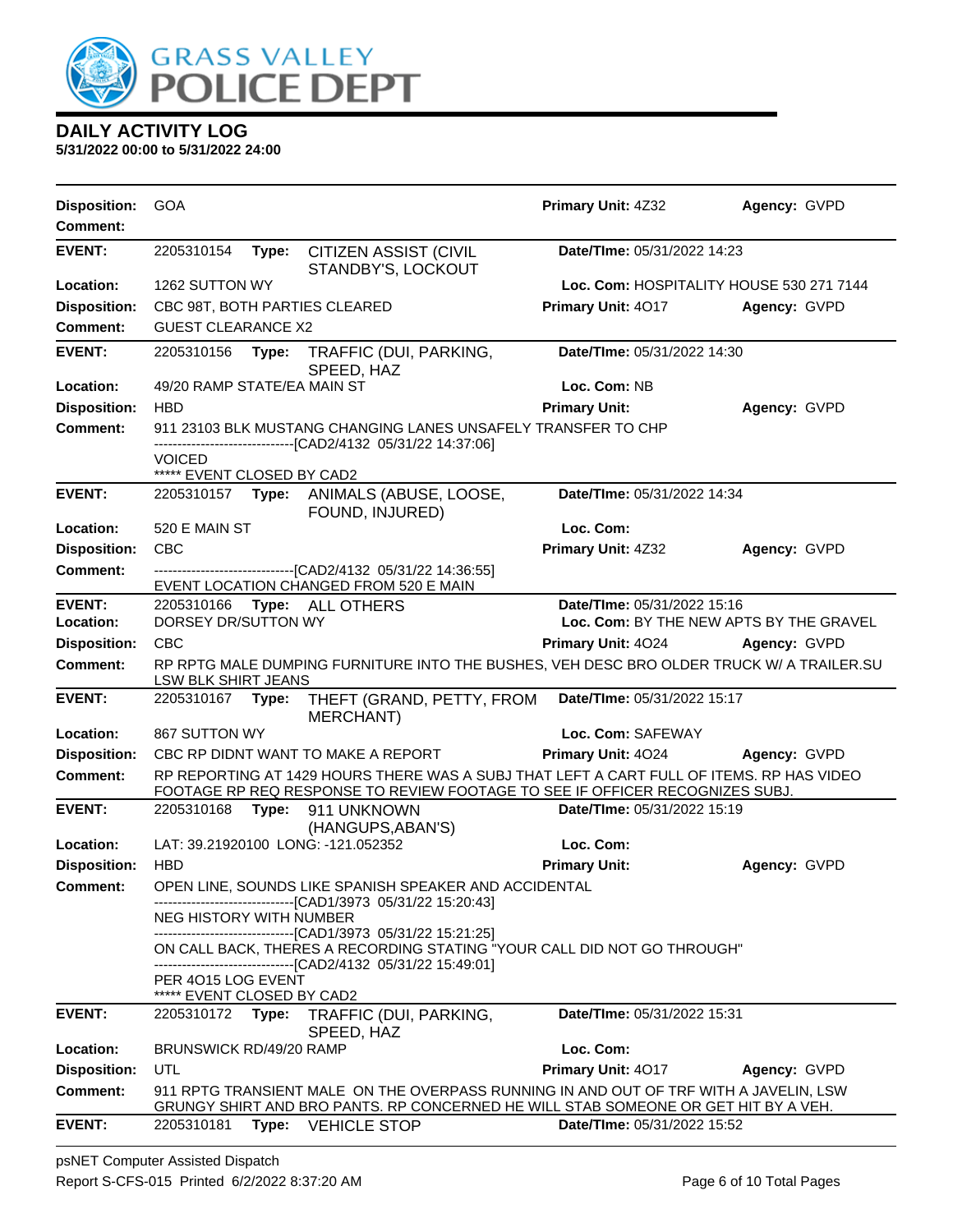

| Location:                              | 302 W MAIN ST                                                                                        |                                                                                                      |                                                                                                                                                                                                                                                                                                                                  | Loc. Com: TOFANELLI'S RESTAURANT   |                                         |  |  |
|----------------------------------------|------------------------------------------------------------------------------------------------------|------------------------------------------------------------------------------------------------------|----------------------------------------------------------------------------------------------------------------------------------------------------------------------------------------------------------------------------------------------------------------------------------------------------------------------------------|------------------------------------|-----------------------------------------|--|--|
| <b>Disposition:</b>                    | <b>CIT</b>                                                                                           |                                                                                                      |                                                                                                                                                                                                                                                                                                                                  | <b>Primary Unit:</b>               | Agency: GVPD                            |  |  |
| <b>Comment:</b>                        |                                                                                                      | License: 6GRG741 State: CA Type: PC<br>--------------------------------[CAD2/4132 05/31/22 15:53:27] |                                                                                                                                                                                                                                                                                                                                  |                                    |                                         |  |  |
|                                        | ***** EVENT CLOSED BY CAD2                                                                           |                                                                                                      | EVENT LOCATION CHANGED FROM 302 W MAIN                                                                                                                                                                                                                                                                                           |                                    |                                         |  |  |
| <b>EVENT:</b>                          |                                                                                                      |                                                                                                      | 2205310183 Type: ALARMS (SILENT, AUDIBLE,<br><b>COMMERCIAL, RES</b>                                                                                                                                                                                                                                                              | Date/TIme: 05/31/2022 15:55        |                                         |  |  |
| Location:                              | 116 NEAL ST                                                                                          |                                                                                                      |                                                                                                                                                                                                                                                                                                                                  | GRILL                              | Loc. Com: THIRSTY BARREL TAPHOUSE AND   |  |  |
| <b>Disposition:</b>                    | <b>CIT</b>                                                                                           |                                                                                                      |                                                                                                                                                                                                                                                                                                                                  | Primary Unit: 4015                 | Agency: GVPD                            |  |  |
| <b>Comment:</b>                        |                                                                                                      |                                                                                                      | 10-33 AUD// SLIDE ENTRY DOOR AND FRONT MOTION SENSOR // RESP PENDING - SPOKE TO "CRAIG" AT<br>PREMISE AND HE DID NOT HAVE PASSCODE                                                                                                                                                                                               |                                    |                                         |  |  |
|                                        |                                                                                                      |                                                                                                      | --------------------------------[CAD2/4132 05/31/22 16:05:26]<br>RE-OPENED AS EVENT GVPD 2205310186                                                                                                                                                                                                                              |                                    |                                         |  |  |
| <b>EVENT:</b>                          | 2205310186                                                                                           |                                                                                                      | Type: ALARMS (SILENT, AUDIBLE,<br><b>COMMERCIAL, RES</b>                                                                                                                                                                                                                                                                         | Date/TIme: 05/31/2022 16:05        |                                         |  |  |
| Location:                              | 116 NEAL ST                                                                                          |                                                                                                      |                                                                                                                                                                                                                                                                                                                                  | GRILL                              | Loc. Com: THIRSTY BARREL TAPHOUSE AND   |  |  |
| <b>Disposition:</b>                    | CBC BLDG IS SECURE                                                                                   |                                                                                                      |                                                                                                                                                                                                                                                                                                                                  | Primary Unit: 4015                 | Agency: GVPD                            |  |  |
| <b>Comment:</b>                        |                                                                                                      |                                                                                                      | ***** RE-OPENED EVENT GVPD 2205310183                                                                                                                                                                                                                                                                                            |                                    |                                         |  |  |
|                                        | (opened 05/31/2022 15:55:14, 4O15, closed as CIT 05/31/2022 16:04:13)<br>[comments event 2205310183] |                                                                                                      |                                                                                                                                                                                                                                                                                                                                  |                                    |                                         |  |  |
|                                        | [end comments event 2205310183]                                                                      |                                                                                                      | 10-33 AUD// SLIDE ENTRY DOOR AND FRONT MOTION SENSOR // RESP PENDING - SPOKE TO "CRAIG" AT<br>PREMISE AND HE DID NOT HAVE PASSCODE                                                                                                                                                                                               |                                    |                                         |  |  |
| <b>EVENT:</b>                          | 2205310189                                                                                           |                                                                                                      | <b>Type: ORDINANCES</b>                                                                                                                                                                                                                                                                                                          | Date/TIme: 05/31/2022 16:28        |                                         |  |  |
|                                        |                                                                                                      |                                                                                                      | (COUNTY/MUNICIPAL)                                                                                                                                                                                                                                                                                                               |                                    |                                         |  |  |
| Location:                              | 201 EA MAIN ST<br><b>CBC</b>                                                                         |                                                                                                      |                                                                                                                                                                                                                                                                                                                                  | Loc. Com: ROBINSONS GAS STATION    |                                         |  |  |
| <b>Disposition:</b><br><b>Comment:</b> |                                                                                                      |                                                                                                      | TRANSIENT HAS SET UP CAMP ALONGSIDE THE BUILDING SUBJ NOT THERE BUT RP REQ OFFICER COME                                                                                                                                                                                                                                          | Primary Unit: 4017                 | Agency: GVPD                            |  |  |
|                                        | CHECK IT OUT                                                                                         |                                                                                                      |                                                                                                                                                                                                                                                                                                                                  |                                    |                                         |  |  |
| <b>EVENT:</b>                          | 2205310194                                                                                           | Type:                                                                                                | <b>CITIZEN ASSIST (CIVIL</b><br>STANDBY'S, LOCKOUT                                                                                                                                                                                                                                                                               | Date/TIme: 05/31/2022 17:01        |                                         |  |  |
| Location:                              | 124 WILSON ST                                                                                        |                                                                                                      |                                                                                                                                                                                                                                                                                                                                  | Loc. Com:                          |                                         |  |  |
| <b>Disposition:</b>                    | <b>CBC</b>                                                                                           |                                                                                                      |                                                                                                                                                                                                                                                                                                                                  | Primary Unit: 4K19                 | Agency: GVPD                            |  |  |
| <b>Comment:</b>                        | <b>MINUTES</b>                                                                                       |                                                                                                      | RP REQ CIVIL STANDBY WHILE HER 16 YO SON IS GETTING PICKED UP BY HIS FATHER WHO LIVES OUT OF<br>STATE AND RP REQ STANDBY DURING THE EXCHANGE WHICH IS SUPPOSED TO HAPPEN IN APPROX 20                                                                                                                                            |                                    |                                         |  |  |
|                                        |                                                                                                      |                                                                                                      | ------------------------------[4K19/MDT 05/31/22 17:41]<br>JUVENILE IS STILL PACKING BELONGINGS AND RP WILL CALL LE IF NEEDED. CBC                                                                                                                                                                                               |                                    |                                         |  |  |
| <b>EVENT:</b>                          | 2205310195                                                                                           | Type:                                                                                                | <b>WELFARE CHECK</b>                                                                                                                                                                                                                                                                                                             | Date/TIme: 05/31/2022 17:04        |                                         |  |  |
| Location:                              | 275 DORSEY DR # 5                                                                                    |                                                                                                      |                                                                                                                                                                                                                                                                                                                                  | Loc. Com: ADDRESS PER PREVIOUS CFS |                                         |  |  |
| <b>Disposition:</b>                    | <b>CBC NEG 1114</b>                                                                                  |                                                                                                      |                                                                                                                                                                                                                                                                                                                                  | Primary Unit: 4024                 | Agency: GVPD                            |  |  |
| <b>Comment:</b>                        |                                                                                                      |                                                                                                      | RP CALLING FROM IDAHO RPTG HER EX IS HIGH AND MAKING VAGUE1146 STATEMENTS ON SOCIAL MEDIA.<br>VIC IS KNOWN TO HAVE FIREARMS AND KNIVES ON HIM. VIC ALSO HAS A HISTORY OF METH AND<br>ALC/ABUSE ALONG WITH A FELONY OUT OF IDAHO FOR VIOLATION OF PAROLE. RP THINKS HE IS POSSIBLY<br>STAYING WITH SISTER IN DECEASED MOTHERS RES |                                    |                                         |  |  |
| <b>EVENT:</b><br>Location:             | 2205310196<br>305 W MAIN ST                                                                          | Type:                                                                                                | <b>PROPERTY LOST OR FOUND</b>                                                                                                                                                                                                                                                                                                    | Date/TIme: 05/31/2022 17:05        | Loc. Com: THE BRET HARTE RETIREMENT INN |  |  |
| <b>Disposition:</b>                    |                                                                                                      |                                                                                                      | CBC CASE NUMBER FOR FOUND PROPERTY                                                                                                                                                                                                                                                                                               | Primary Unit: 4015                 | Agency: GVPD                            |  |  |
| <b>Case No:</b>                        | G2201370                                                                                             |                                                                                                      |                                                                                                                                                                                                                                                                                                                                  |                                    |                                         |  |  |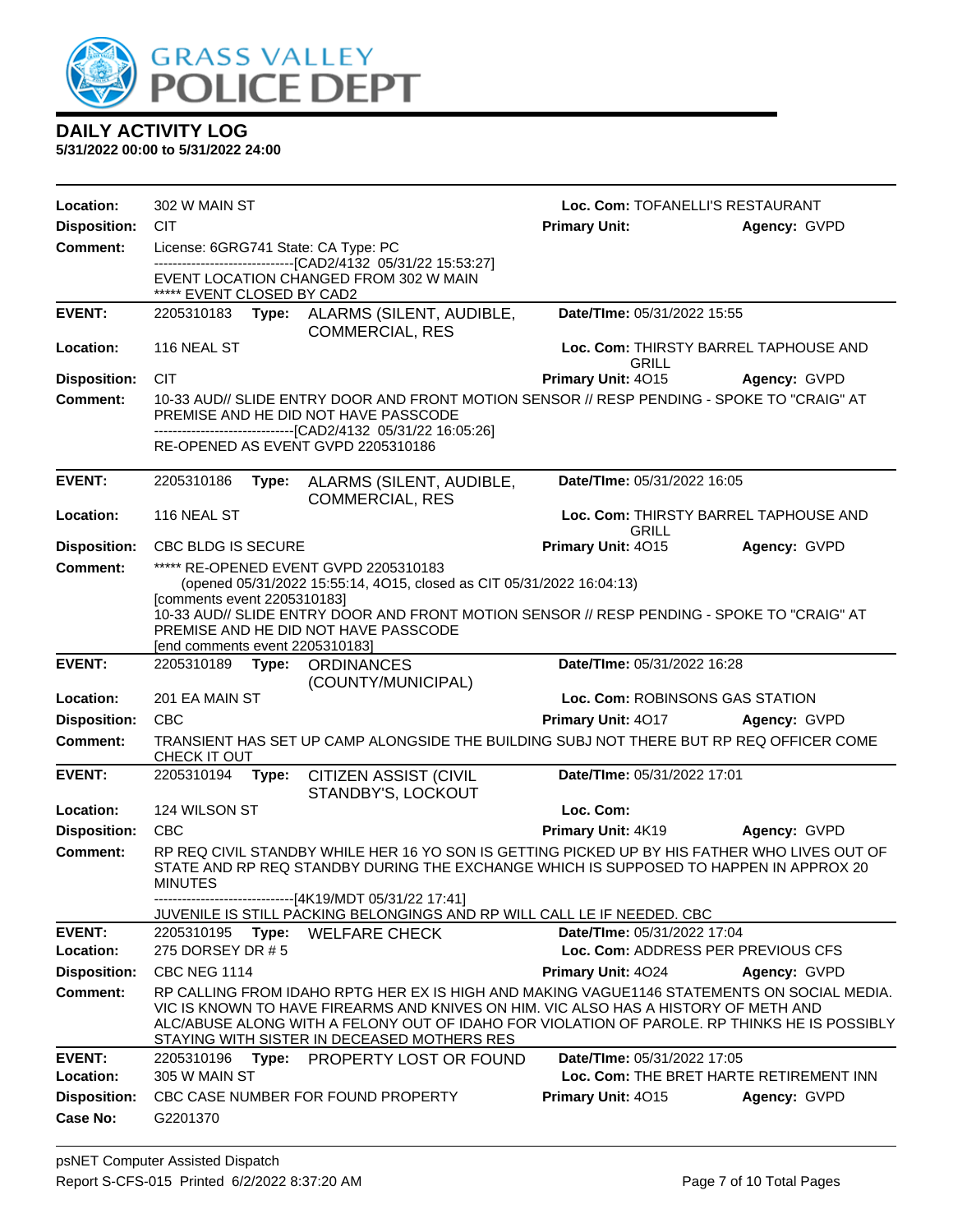

| Comment:                   | PICKED UP                   |       | REPORTING BICYCLE THAT HAS BEEN IN THE BACK OF THE BUILDING FOR A FEW HOURS, REQ IT BE                                                                                                                                                  |                                                           |              |
|----------------------------|-----------------------------|-------|-----------------------------------------------------------------------------------------------------------------------------------------------------------------------------------------------------------------------------------------|-----------------------------------------------------------|--------------|
|                            |                             |       | -------------------------------[CAD2/4132_05/31/22_17:26:57]<br>ISSUED CASE# G2201370 FOR AGENCY GVPD by UNIT 4O15                                                                                                                      |                                                           |              |
| <b>EVENT:</b>              | 2205310202                  | Type: | ALARMS (SILENT, AUDIBLE,<br><b>COMMERCIAL, RES</b>                                                                                                                                                                                      | Date/TIme: 05/31/2022 17:43                               |              |
| Location:                  | 112 MILL ST                 |       |                                                                                                                                                                                                                                         | Loc. Com: EMPIRE SHOES                                    |              |
| <b>Disposition:</b>        | CBC FALSE ALARM C4          |       |                                                                                                                                                                                                                                         | Primary Unit: 4015                                        | Agency: GVPD |
| Comment:                   |                             |       | 10-33 AUD // ENTRY/EXIT // RESP PENDING                                                                                                                                                                                                 |                                                           |              |
| <b>EVENT:</b><br>Location: | 2205310206<br>124 WILSON ST | Type: | <b>FOLLOWUP</b>                                                                                                                                                                                                                         | Date/TIme: 05/31/2022 18:07<br>Loc. Com:                  |              |
| <b>Disposition:</b>        | <b>CBC UNFOUNDED</b>        |       |                                                                                                                                                                                                                                         | Primary Unit: 4K19                                        | Agency: GVPD |
| <b>Comment:</b>            |                             |       | 911 RPTG HE THINKS THERE IS ABUSE GOING ON AND THE FATHER IS ABOUT TO LEAVE WITH THE J                                                                                                                                                  |                                                           |              |
| <b>EVENT:</b><br>Location: | 2205310209<br>121 NEAL ST   | Type: | PROPERTY LOST OR FOUND                                                                                                                                                                                                                  | Date/TIme: 05/31/2022 18:10<br>Loc. Com: SOURDOUGH AND CO |              |
| <b>Disposition:</b>        | <b>CBC</b>                  |       |                                                                                                                                                                                                                                         | Primary Unit: 4S3                                         | Agency: GVPD |
| Comment:                   |                             |       | RP AT GVPD TO TURN IN FOUND WALLET                                                                                                                                                                                                      |                                                           |              |
| <b>EVENT:</b>              | 2205310210                  | Type: | <b>FOLLOWUP</b>                                                                                                                                                                                                                         | Date/TIme: 05/31/2022 18:13                               |              |
| <b>Disposition:</b>        | <b>CBC</b>                  |       |                                                                                                                                                                                                                                         | Primary Unit: 4024                                        | Agency: GVPD |
| Comment:                   |                             |       |                                                                                                                                                                                                                                         |                                                           |              |
| <b>EVENT:</b>              | 2205310212                  | Type: | <b>SUSPICIOUS CIRCUMSTANCE</b><br>(VEHICLE, PERSON                                                                                                                                                                                      | Date/TIme: 05/31/2022 18:21                               |              |
| Location:                  | <b>BRUNSWICK RD/49/20</b>   |       |                                                                                                                                                                                                                                         | Loc. Com: NEAR THE OVER PASS AND NB EXIT                  |              |
| <b>Disposition:</b>        | <b>INF INFO PER 4S3</b>     |       |                                                                                                                                                                                                                                         | <b>Primary Unit:</b>                                      | Agency: GVPD |
| <b>Comment:</b>            | THAT SHE IS IN THE ROADWAY  |       | 911 XFR FROM CHP--- WFA// BRO HAIR // 40'S// JEAN JACK AND SHORTS WITH FLIPPY FLOPS NEG<br>WEAPONS SEEN PER RP THE SUBJ KEEPS WALKING IN AND OUT OF ROADWAY AND SEEMS UNAWARE<br>-------------------------[CAD2/4074_05/31/22 18:35:55] |                                                           |              |
|                            | <b>VOICED</b>               |       | ***** EVENT CLOSED BY CAD2 WITH COMMENT-INFO PER 4S3                                                                                                                                                                                    |                                                           |              |
| <b>EVENT:</b>              | 2205310213                  | Type: | DISTURBANCE (NOISE,<br>MUSIC, VERBAL, BARKI                                                                                                                                                                                             | Date/TIme: 05/31/2022 18:27                               |              |
| Location:                  | 368 SUTTON WY #1            |       |                                                                                                                                                                                                                                         | Loc. Com:                                                 |              |
| <b>Disposition:</b>        | CBC <sub>C4</sub>           |       |                                                                                                                                                                                                                                         | Primary Unit: 4024                                        | Agency: GVPD |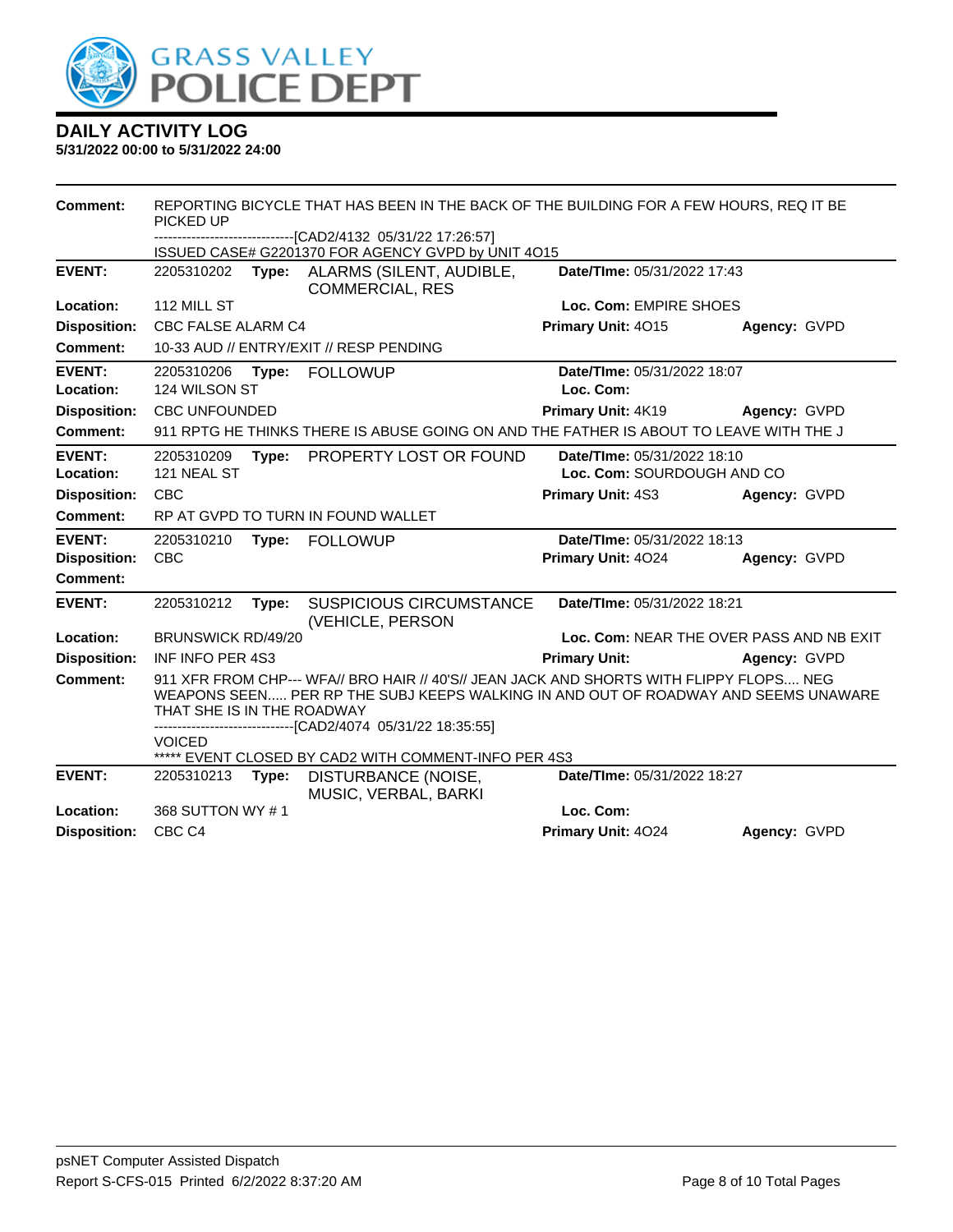

| 1039 CALFIRE CLEAR TO ENTER<br><b>EVENT:</b><br>Date/TIme: 05/31/2022 18:35<br>2205310214 Type: DRUGS (ANY NARCOTIC<br><b>RELATED OFFENSE)</b><br>134 S CHURCH ST<br>Loc. Com: BANK OF AMERICA<br>Location:<br><b>Disposition:</b><br><b>GOA</b><br><b>Primary Unit: 4015</b><br>Agency: GVPD<br><b>Comment:</b><br>RP REPORTING 3 SUBJS SMOKING AND DOING H&S. PER RP THE SUBJS ARE SITTING IN A WHI FORD<br>PICKUP IN THE PARKING LOT OF THE BANK FACING THE BAR ON THE CORNER NEG DESCR OF SUBJ'S<br>--------------------------------[CAD2/4074 05/31/22 18:41:20]<br><b>VOICED</b><br><b>EVENT:</b><br>Date/TIme: 05/31/2022 18:41<br>2205310216 Type: PROPERTY LOST OR FOUND<br>Location:<br>129 S AUBURN ST<br>Loc. Com: GRASS VALLEY POLICE DEPARTMENT<br><b>Disposition:</b><br>CBC RP GOING TO CB FOR NIGHT SHIFT<br><b>Primary Unit:</b><br>Agency: GVPD<br>RP STATES SHE RECEIVED A TEXT FROM SOMEONE NAMED "ANDREW" THAT STATED "THE COPS HAVE<br><b>Comment:</b><br>YOUR WALLET AND IT WILL BE AT THE GVPD" RP REQ 10-21 TO SEE IF HER WALLET/PURSE WAS TURNED<br>IN.<br>------------------------------[CAD2/4074_05/31/22 18:43:10]<br>4024 WILL 10-21<br>***** EVENT CLOSED BY CAD2 WITH COMMENT-RP GOING TO CB FOR NIGHT SHIFT<br><b>EVENT:</b><br>2205310240 Type: FOLLOWUP<br>Date/TIme: 05/31/2022 22:11<br>Location:<br>440 MARSHALL ST<br>Loc. Com:<br><b>CBC</b><br><b>Disposition:</b><br><b>Primary Unit: 409</b><br>Agency: GVPD<br>---------------[CAD1/4074_05/31/22 22:13:56]<br><b>Comment:</b><br>EVENT LOCATION CHANGED FROM 440 MARSHALL<br><b>EVENT:</b><br>Date/TIme: 05/31/2022 22:27<br>2205310242<br>Type: VEHICLE STOP<br>200 BLK SIERRA COLLEGE<br>Loc. Com:<br>Location:<br>Primary Unit: 4022<br><b>Disposition:</b><br>WA RELEASED TO LIC DRIVER<br>Agency: GVPD<br><b>Comment:</b><br>License: 6TYN939<br><b>EVENT:</b><br>Date/TIme: 05/31/2022 22:30<br>2205310243<br>Type:<br><b>SUSPICIOUS CIRCUMSTANCE</b><br>(VEHICLE, PERSON<br>Location:<br>275 DORSEY DR #14<br>Loc. Com:<br><b>GOA</b><br>Primary Unit: 4022<br><b>Disposition:</b><br>Agency: GVPD<br><b>Comment:</b><br>CHP TRANSFER/911 CALLER REPORTS SHE SAW TWO MALES LOOKING INTO CARS, ONE WEARING A JEAN<br>JKT AND ONE IS WEARING A RED FLANNEL SHIRT. LAST SEEN HEADING INTO THE WOODS ON THE WAY TO<br>THE LOWER PARKING LOT APPROX 5 MINS AGO. | <b>Comment:</b> | <b>CARTRIDGES</b><br><b>RUNNING</b><br>PER RP SUBJ RUNNING INTO A FIELD | 911 REPORTING HER AUTISTIC 19 YO SON IS HAVING A MELTDOWN AND CURR WALKING TOWARDS<br>SUTTON WAY PER RP THE SUBJ HAS A NERF GUN CARTRIDGE, HAS NO NERF GUN ON HIM THOUGH.<br>WMA// MARROON SHIRT // GRY SHORTS // BLK SHOES<br>--------------------------------[CAD1/3973 05/31/22 18:27:43]<br>PER THE SUBJ IS TRYING TO CROSS OVER TO SUTTON, UNAWARE OF TRAFFIC AROUND HIM<br>---------------------------------[CAD1/3973 05/31/22 18:28:31]<br>PER RP, UNK IF SUBJ WILL BE VIOLENT. RP STATES THE SUBJ DOES HAVE 2 ORANGE NERF GUN<br>-------------------------------[CAD1/3973 05/31/22 18:28:54]<br>PER RP SUBJ NOW CROSSING OVER TOWARDS BRUNSWICK PLAZA PARKING LOT<br>---------------------------------[CAD1/3973 05/31/22 18:29:11]<br>PER RP SUBJ CURR NEAR THE MOVIE THEATER<br>--------------------------------[CAD1/3973 05/31/22 18:31:02]<br>SUBJ CURR NEAR THE EDWARD JONES BUILDING AND ALL STATE BUILDINGPER RP THE SUBJ IS NOW<br>--------------------------------[CAD1/3973 05/31/22 18:31:22]<br>----------------------------------[CAD3/3980 05/31/22 18:36:10]<br>1039 CALFIRE FOR UPDATED LOCATION/ 426 SUTTON/ STILL NOT CLEAR TO ENTER<br>-------------------------------[CAD1/3973 05/31/22 18:37:34] |  |
|------------------------------------------------------------------------------------------------------------------------------------------------------------------------------------------------------------------------------------------------------------------------------------------------------------------------------------------------------------------------------------------------------------------------------------------------------------------------------------------------------------------------------------------------------------------------------------------------------------------------------------------------------------------------------------------------------------------------------------------------------------------------------------------------------------------------------------------------------------------------------------------------------------------------------------------------------------------------------------------------------------------------------------------------------------------------------------------------------------------------------------------------------------------------------------------------------------------------------------------------------------------------------------------------------------------------------------------------------------------------------------------------------------------------------------------------------------------------------------------------------------------------------------------------------------------------------------------------------------------------------------------------------------------------------------------------------------------------------------------------------------------------------------------------------------------------------------------------------------------------------------------------------------------------------------------------------------------------------------------------------------------------------------------------------------------------------------------------------------------------------------------------------------------------------------------------------------------------------------------------------------------------------------------------------------------------------------------------------------------|-----------------|-------------------------------------------------------------------------|-----------------------------------------------------------------------------------------------------------------------------------------------------------------------------------------------------------------------------------------------------------------------------------------------------------------------------------------------------------------------------------------------------------------------------------------------------------------------------------------------------------------------------------------------------------------------------------------------------------------------------------------------------------------------------------------------------------------------------------------------------------------------------------------------------------------------------------------------------------------------------------------------------------------------------------------------------------------------------------------------------------------------------------------------------------------------------------------------------------------------------------------------------------------------------------------------------------------------------------|--|
|                                                                                                                                                                                                                                                                                                                                                                                                                                                                                                                                                                                                                                                                                                                                                                                                                                                                                                                                                                                                                                                                                                                                                                                                                                                                                                                                                                                                                                                                                                                                                                                                                                                                                                                                                                                                                                                                                                                                                                                                                                                                                                                                                                                                                                                                                                                                                                  |                 |                                                                         |                                                                                                                                                                                                                                                                                                                                                                                                                                                                                                                                                                                                                                                                                                                                                                                                                                                                                                                                                                                                                                                                                                                                                                                                                                   |  |
|                                                                                                                                                                                                                                                                                                                                                                                                                                                                                                                                                                                                                                                                                                                                                                                                                                                                                                                                                                                                                                                                                                                                                                                                                                                                                                                                                                                                                                                                                                                                                                                                                                                                                                                                                                                                                                                                                                                                                                                                                                                                                                                                                                                                                                                                                                                                                                  |                 |                                                                         |                                                                                                                                                                                                                                                                                                                                                                                                                                                                                                                                                                                                                                                                                                                                                                                                                                                                                                                                                                                                                                                                                                                                                                                                                                   |  |
|                                                                                                                                                                                                                                                                                                                                                                                                                                                                                                                                                                                                                                                                                                                                                                                                                                                                                                                                                                                                                                                                                                                                                                                                                                                                                                                                                                                                                                                                                                                                                                                                                                                                                                                                                                                                                                                                                                                                                                                                                                                                                                                                                                                                                                                                                                                                                                  |                 |                                                                         |                                                                                                                                                                                                                                                                                                                                                                                                                                                                                                                                                                                                                                                                                                                                                                                                                                                                                                                                                                                                                                                                                                                                                                                                                                   |  |
|                                                                                                                                                                                                                                                                                                                                                                                                                                                                                                                                                                                                                                                                                                                                                                                                                                                                                                                                                                                                                                                                                                                                                                                                                                                                                                                                                                                                                                                                                                                                                                                                                                                                                                                                                                                                                                                                                                                                                                                                                                                                                                                                                                                                                                                                                                                                                                  |                 |                                                                         |                                                                                                                                                                                                                                                                                                                                                                                                                                                                                                                                                                                                                                                                                                                                                                                                                                                                                                                                                                                                                                                                                                                                                                                                                                   |  |
|                                                                                                                                                                                                                                                                                                                                                                                                                                                                                                                                                                                                                                                                                                                                                                                                                                                                                                                                                                                                                                                                                                                                                                                                                                                                                                                                                                                                                                                                                                                                                                                                                                                                                                                                                                                                                                                                                                                                                                                                                                                                                                                                                                                                                                                                                                                                                                  |                 |                                                                         |                                                                                                                                                                                                                                                                                                                                                                                                                                                                                                                                                                                                                                                                                                                                                                                                                                                                                                                                                                                                                                                                                                                                                                                                                                   |  |
|                                                                                                                                                                                                                                                                                                                                                                                                                                                                                                                                                                                                                                                                                                                                                                                                                                                                                                                                                                                                                                                                                                                                                                                                                                                                                                                                                                                                                                                                                                                                                                                                                                                                                                                                                                                                                                                                                                                                                                                                                                                                                                                                                                                                                                                                                                                                                                  |                 |                                                                         |                                                                                                                                                                                                                                                                                                                                                                                                                                                                                                                                                                                                                                                                                                                                                                                                                                                                                                                                                                                                                                                                                                                                                                                                                                   |  |
|                                                                                                                                                                                                                                                                                                                                                                                                                                                                                                                                                                                                                                                                                                                                                                                                                                                                                                                                                                                                                                                                                                                                                                                                                                                                                                                                                                                                                                                                                                                                                                                                                                                                                                                                                                                                                                                                                                                                                                                                                                                                                                                                                                                                                                                                                                                                                                  |                 |                                                                         |                                                                                                                                                                                                                                                                                                                                                                                                                                                                                                                                                                                                                                                                                                                                                                                                                                                                                                                                                                                                                                                                                                                                                                                                                                   |  |
|                                                                                                                                                                                                                                                                                                                                                                                                                                                                                                                                                                                                                                                                                                                                                                                                                                                                                                                                                                                                                                                                                                                                                                                                                                                                                                                                                                                                                                                                                                                                                                                                                                                                                                                                                                                                                                                                                                                                                                                                                                                                                                                                                                                                                                                                                                                                                                  |                 |                                                                         |                                                                                                                                                                                                                                                                                                                                                                                                                                                                                                                                                                                                                                                                                                                                                                                                                                                                                                                                                                                                                                                                                                                                                                                                                                   |  |
|                                                                                                                                                                                                                                                                                                                                                                                                                                                                                                                                                                                                                                                                                                                                                                                                                                                                                                                                                                                                                                                                                                                                                                                                                                                                                                                                                                                                                                                                                                                                                                                                                                                                                                                                                                                                                                                                                                                                                                                                                                                                                                                                                                                                                                                                                                                                                                  |                 |                                                                         |                                                                                                                                                                                                                                                                                                                                                                                                                                                                                                                                                                                                                                                                                                                                                                                                                                                                                                                                                                                                                                                                                                                                                                                                                                   |  |
|                                                                                                                                                                                                                                                                                                                                                                                                                                                                                                                                                                                                                                                                                                                                                                                                                                                                                                                                                                                                                                                                                                                                                                                                                                                                                                                                                                                                                                                                                                                                                                                                                                                                                                                                                                                                                                                                                                                                                                                                                                                                                                                                                                                                                                                                                                                                                                  |                 |                                                                         |                                                                                                                                                                                                                                                                                                                                                                                                                                                                                                                                                                                                                                                                                                                                                                                                                                                                                                                                                                                                                                                                                                                                                                                                                                   |  |
|                                                                                                                                                                                                                                                                                                                                                                                                                                                                                                                                                                                                                                                                                                                                                                                                                                                                                                                                                                                                                                                                                                                                                                                                                                                                                                                                                                                                                                                                                                                                                                                                                                                                                                                                                                                                                                                                                                                                                                                                                                                                                                                                                                                                                                                                                                                                                                  |                 |                                                                         |                                                                                                                                                                                                                                                                                                                                                                                                                                                                                                                                                                                                                                                                                                                                                                                                                                                                                                                                                                                                                                                                                                                                                                                                                                   |  |
|                                                                                                                                                                                                                                                                                                                                                                                                                                                                                                                                                                                                                                                                                                                                                                                                                                                                                                                                                                                                                                                                                                                                                                                                                                                                                                                                                                                                                                                                                                                                                                                                                                                                                                                                                                                                                                                                                                                                                                                                                                                                                                                                                                                                                                                                                                                                                                  |                 |                                                                         |                                                                                                                                                                                                                                                                                                                                                                                                                                                                                                                                                                                                                                                                                                                                                                                                                                                                                                                                                                                                                                                                                                                                                                                                                                   |  |
|                                                                                                                                                                                                                                                                                                                                                                                                                                                                                                                                                                                                                                                                                                                                                                                                                                                                                                                                                                                                                                                                                                                                                                                                                                                                                                                                                                                                                                                                                                                                                                                                                                                                                                                                                                                                                                                                                                                                                                                                                                                                                                                                                                                                                                                                                                                                                                  |                 |                                                                         |                                                                                                                                                                                                                                                                                                                                                                                                                                                                                                                                                                                                                                                                                                                                                                                                                                                                                                                                                                                                                                                                                                                                                                                                                                   |  |
|                                                                                                                                                                                                                                                                                                                                                                                                                                                                                                                                                                                                                                                                                                                                                                                                                                                                                                                                                                                                                                                                                                                                                                                                                                                                                                                                                                                                                                                                                                                                                                                                                                                                                                                                                                                                                                                                                                                                                                                                                                                                                                                                                                                                                                                                                                                                                                  |                 |                                                                         |                                                                                                                                                                                                                                                                                                                                                                                                                                                                                                                                                                                                                                                                                                                                                                                                                                                                                                                                                                                                                                                                                                                                                                                                                                   |  |
|                                                                                                                                                                                                                                                                                                                                                                                                                                                                                                                                                                                                                                                                                                                                                                                                                                                                                                                                                                                                                                                                                                                                                                                                                                                                                                                                                                                                                                                                                                                                                                                                                                                                                                                                                                                                                                                                                                                                                                                                                                                                                                                                                                                                                                                                                                                                                                  |                 |                                                                         |                                                                                                                                                                                                                                                                                                                                                                                                                                                                                                                                                                                                                                                                                                                                                                                                                                                                                                                                                                                                                                                                                                                                                                                                                                   |  |
|                                                                                                                                                                                                                                                                                                                                                                                                                                                                                                                                                                                                                                                                                                                                                                                                                                                                                                                                                                                                                                                                                                                                                                                                                                                                                                                                                                                                                                                                                                                                                                                                                                                                                                                                                                                                                                                                                                                                                                                                                                                                                                                                                                                                                                                                                                                                                                  |                 |                                                                         |                                                                                                                                                                                                                                                                                                                                                                                                                                                                                                                                                                                                                                                                                                                                                                                                                                                                                                                                                                                                                                                                                                                                                                                                                                   |  |
|                                                                                                                                                                                                                                                                                                                                                                                                                                                                                                                                                                                                                                                                                                                                                                                                                                                                                                                                                                                                                                                                                                                                                                                                                                                                                                                                                                                                                                                                                                                                                                                                                                                                                                                                                                                                                                                                                                                                                                                                                                                                                                                                                                                                                                                                                                                                                                  |                 |                                                                         |                                                                                                                                                                                                                                                                                                                                                                                                                                                                                                                                                                                                                                                                                                                                                                                                                                                                                                                                                                                                                                                                                                                                                                                                                                   |  |
|                                                                                                                                                                                                                                                                                                                                                                                                                                                                                                                                                                                                                                                                                                                                                                                                                                                                                                                                                                                                                                                                                                                                                                                                                                                                                                                                                                                                                                                                                                                                                                                                                                                                                                                                                                                                                                                                                                                                                                                                                                                                                                                                                                                                                                                                                                                                                                  |                 |                                                                         |                                                                                                                                                                                                                                                                                                                                                                                                                                                                                                                                                                                                                                                                                                                                                                                                                                                                                                                                                                                                                                                                                                                                                                                                                                   |  |
|                                                                                                                                                                                                                                                                                                                                                                                                                                                                                                                                                                                                                                                                                                                                                                                                                                                                                                                                                                                                                                                                                                                                                                                                                                                                                                                                                                                                                                                                                                                                                                                                                                                                                                                                                                                                                                                                                                                                                                                                                                                                                                                                                                                                                                                                                                                                                                  |                 |                                                                         |                                                                                                                                                                                                                                                                                                                                                                                                                                                                                                                                                                                                                                                                                                                                                                                                                                                                                                                                                                                                                                                                                                                                                                                                                                   |  |
|                                                                                                                                                                                                                                                                                                                                                                                                                                                                                                                                                                                                                                                                                                                                                                                                                                                                                                                                                                                                                                                                                                                                                                                                                                                                                                                                                                                                                                                                                                                                                                                                                                                                                                                                                                                                                                                                                                                                                                                                                                                                                                                                                                                                                                                                                                                                                                  |                 |                                                                         |                                                                                                                                                                                                                                                                                                                                                                                                                                                                                                                                                                                                                                                                                                                                                                                                                                                                                                                                                                                                                                                                                                                                                                                                                                   |  |
|                                                                                                                                                                                                                                                                                                                                                                                                                                                                                                                                                                                                                                                                                                                                                                                                                                                                                                                                                                                                                                                                                                                                                                                                                                                                                                                                                                                                                                                                                                                                                                                                                                                                                                                                                                                                                                                                                                                                                                                                                                                                                                                                                                                                                                                                                                                                                                  |                 |                                                                         |                                                                                                                                                                                                                                                                                                                                                                                                                                                                                                                                                                                                                                                                                                                                                                                                                                                                                                                                                                                                                                                                                                                                                                                                                                   |  |